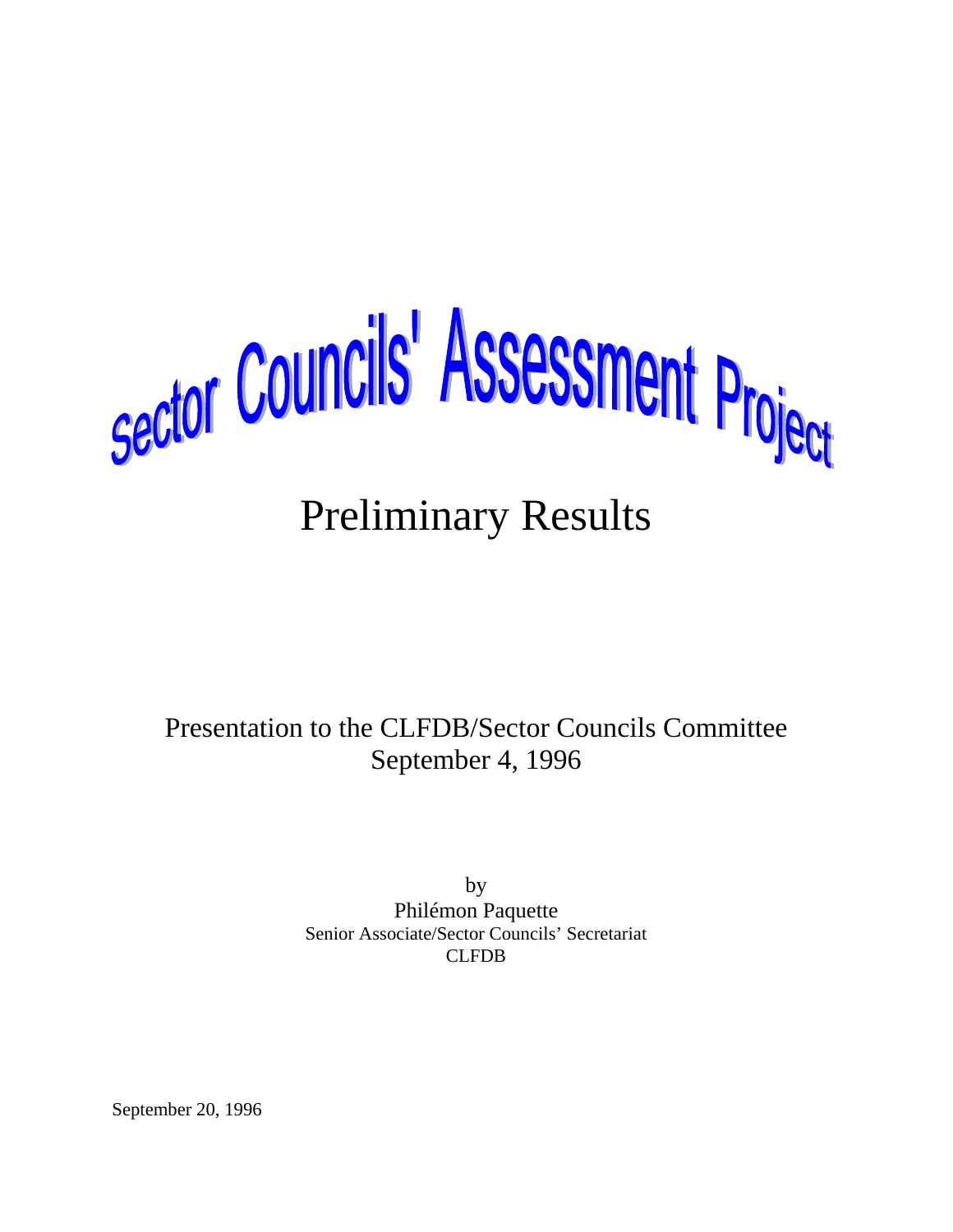## **Preamble**

This preliminary report is the result of some six weeks of interviews with the executive directors or board members of nineteen of the twenty-one sector councils in operation in July-August of 1996. The intention of this report was to identify the key elements needed for the success of Human Resource Development Canada sectoral initiatives, as perceived by the sector councils, and as deduced by the writer, to serve as a starting point for identifying and implementing changes where needed.

While the text was reviewed for accuracy by a small group of Sector Council representatives prior to presentation, any errors or omissions contained in the report are the sole responsibility of the author.

PHP, September 20, 1996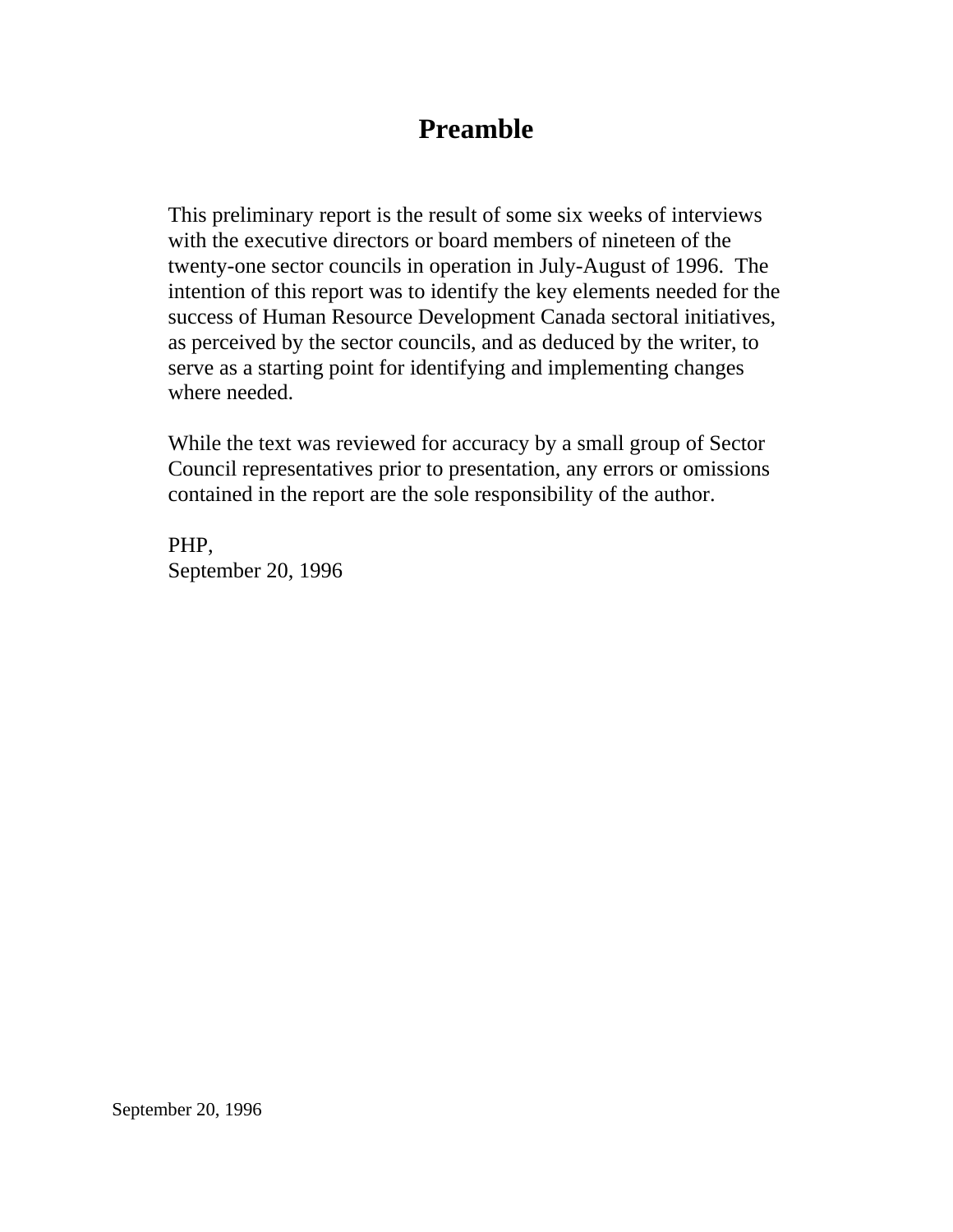## **OUTLINE**

| <b>Background</b>                                                  |                |
|--------------------------------------------------------------------|----------------|
| Origin of this project                                             | 2              |
| Purpose of the Sector Councils                                     | $\overline{4}$ |
| <b>Sources of Sector Councils</b>                                  | 8              |
| The State of the Councils                                          |                |
| <b>Four Global Observations</b>                                    | 11             |
| Analysis of Strengths, Weakness,<br><b>Opportunities</b> , Threats | 15             |
| <b>Actions Required</b>                                            | 19             |
| <b>Self Sufficiency</b>                                            | 20             |
| Communications & A Clarification of Roles                          | 24             |
| Human Resource Development Canada                                  | 25             |
| <b>Sector Councils' Steering Committee/Secretariat</b>             | 26             |
| <b>Sector Councils</b>                                             | 28             |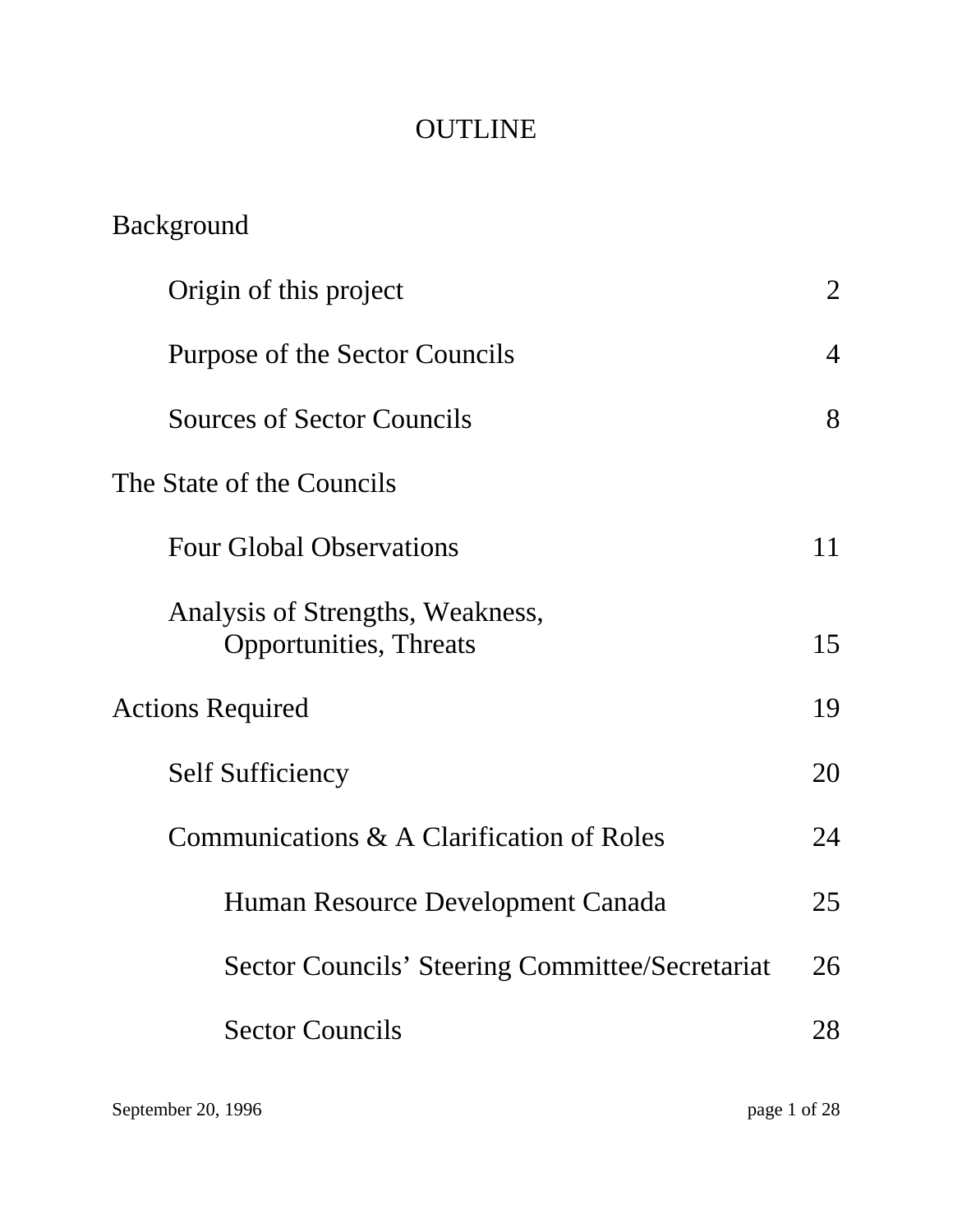## Origins of This Project

At the February 8 meeting of the CLFDB/Sector Councils Committee, members discussed how best to direct its energies and resources to determining from an industry perspective — what are the key elements needed for success of sectoral initiatives. There was a great deal of support for the idea of developing a "roadmap" capability to help guide both emerging and existing councils in the day-to-day operations of their organizations, including the design and delivery of programs for their constituents. This exercise would provide an opportunity to analyse strengths, weaknesses, opportunities and threats to sectoral initiatives.

To make the Sector Council initiative a lasting and central part of labour force development in Canada, the CLFDB Sector Council Committee will undertake an activity which will ultimately answer the question: *Why the Sectoral Approach?*

The above quotation from the minutes of that meeting is the basis of this project to carry out an assessment of the Sector Councils from the perspective of the Councils themselves.

At the July 10 meeting of this committee, a questionnaire to be

September 20, 1996 page 2 of 28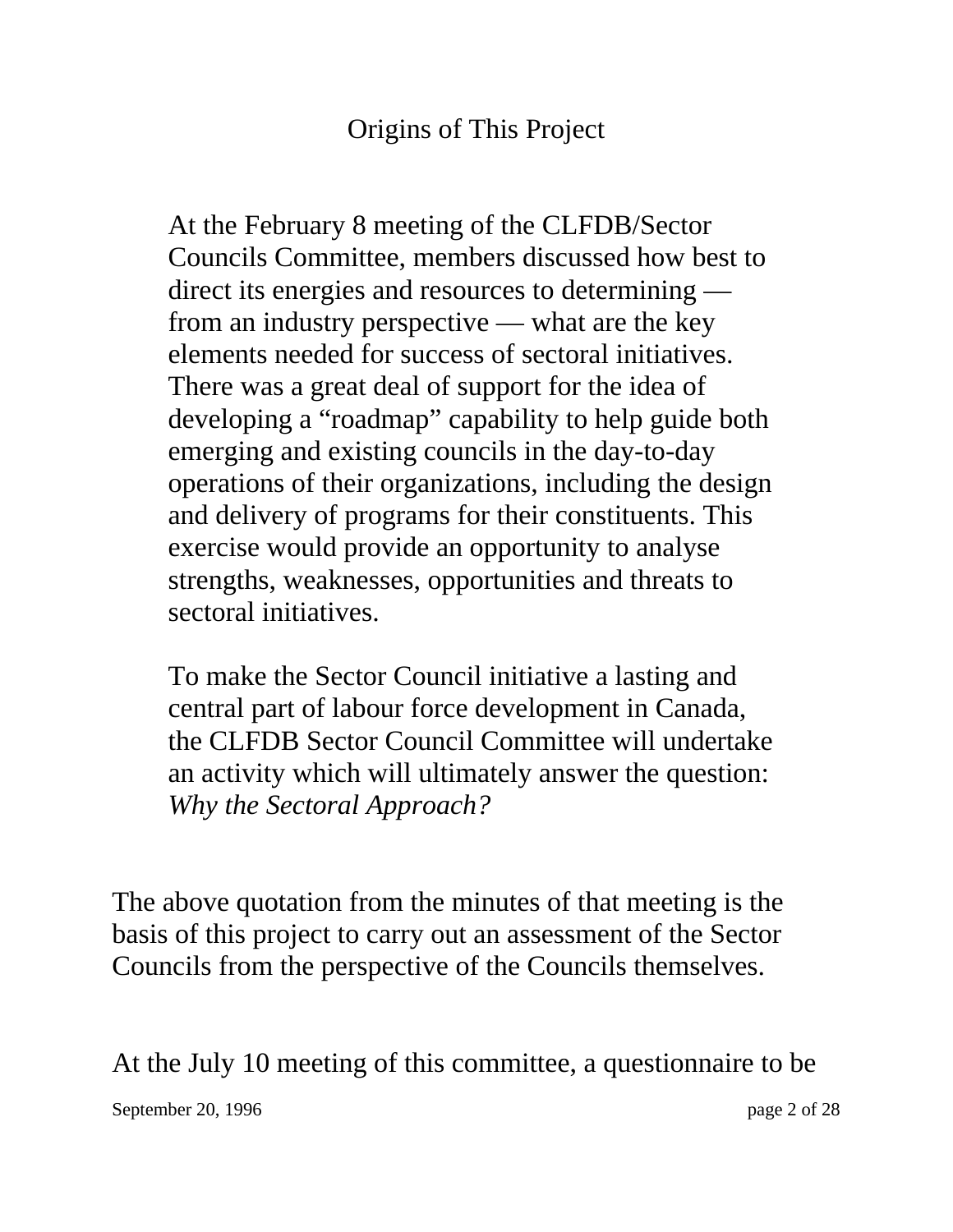used to interview the chief operating officers of each of the Sector Councils was reviewed and amended. The questionnaire was sent to all Sector Councils seeking interviews over the period July 25 through August 20. A total of nineteen of the twenty-one Sector Councils were interviewed during this period. And again, it was made clear that the assessment of the sectoral initiatives should be one which reflected the views of the Sector Councils, and not necessarily the views of officials of Human Resource Development Canada, or of the Canadian Labour Force Development Board.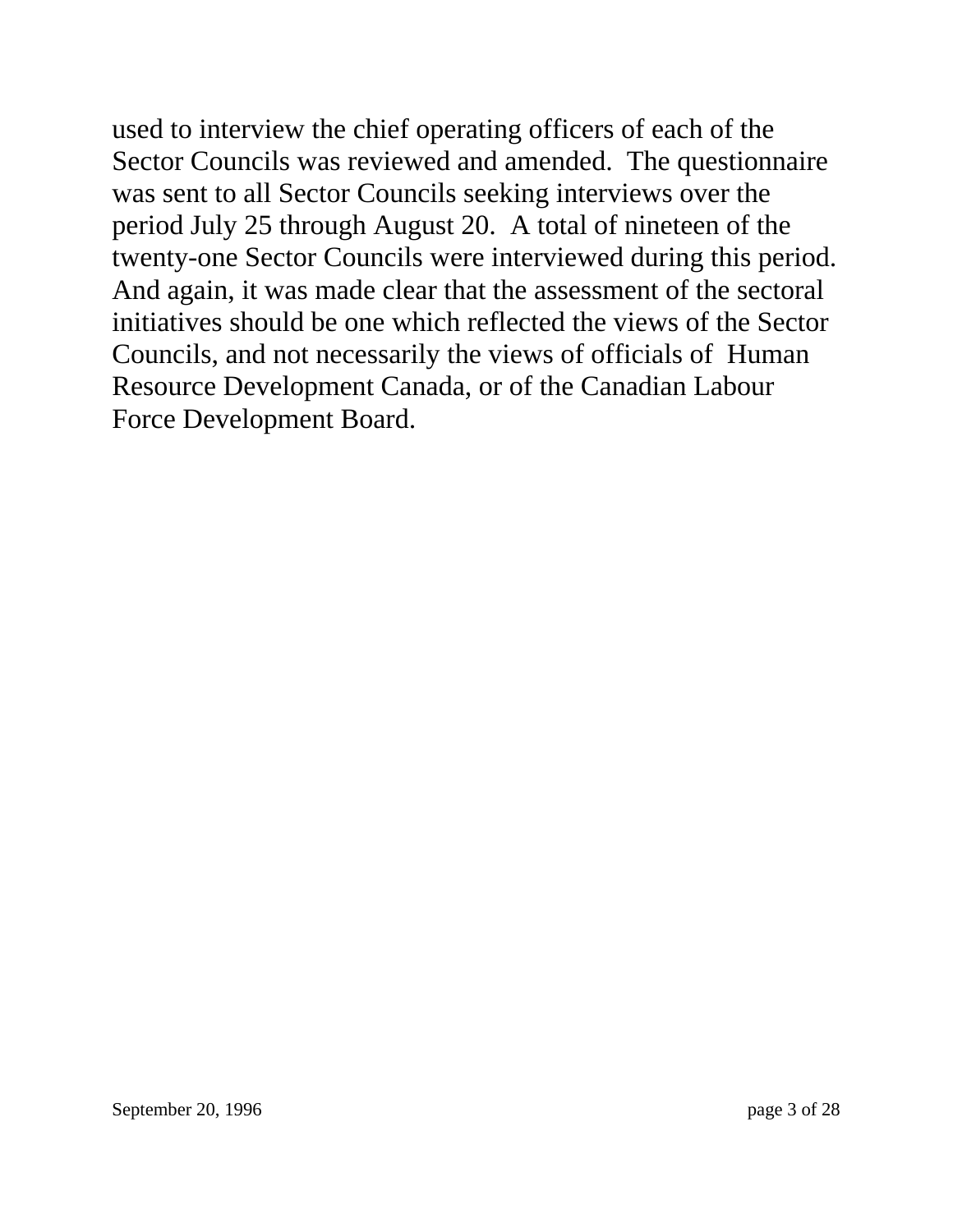## The Purpose of the Sector Councils

In order to assess anything, one must have a model or purpose against which the item, project, program, or organization can be assessed. As a point of departure for this project, some historic documents were consulted, and what was found provides the seed for an answer to the question *Why the Sectoral Approach?*

[From *Sector Studies: Achievements and Prospects*. Sector Studies Division, SPP, CEIC, 26 March 1990]

#### Purpose

The purpose of this paper is to provide an overview of the ... sector studies program. It is in two parts. The first is a discussion of the program's strategic value in promoting human resource studies under the direction of industry stakeholders that can lead to a plan of action which serves to "energize" the industry, and can result in the requirement for seed funding to implement solutions. . . .

Strategic Context

The new Labour Force Development Strategy (LFDS), announced in April 1989, stated the Government's objective to mobilize a national effort to increasing the skill levels and adaptability of the workforce in response to competitive pressures, technological and demographic changes. One key element of the LFDS was to encourage a major expansion of human resource planning and training in the private sector through the sector study process.

A sector study is a dynamic analysis of an industry sector's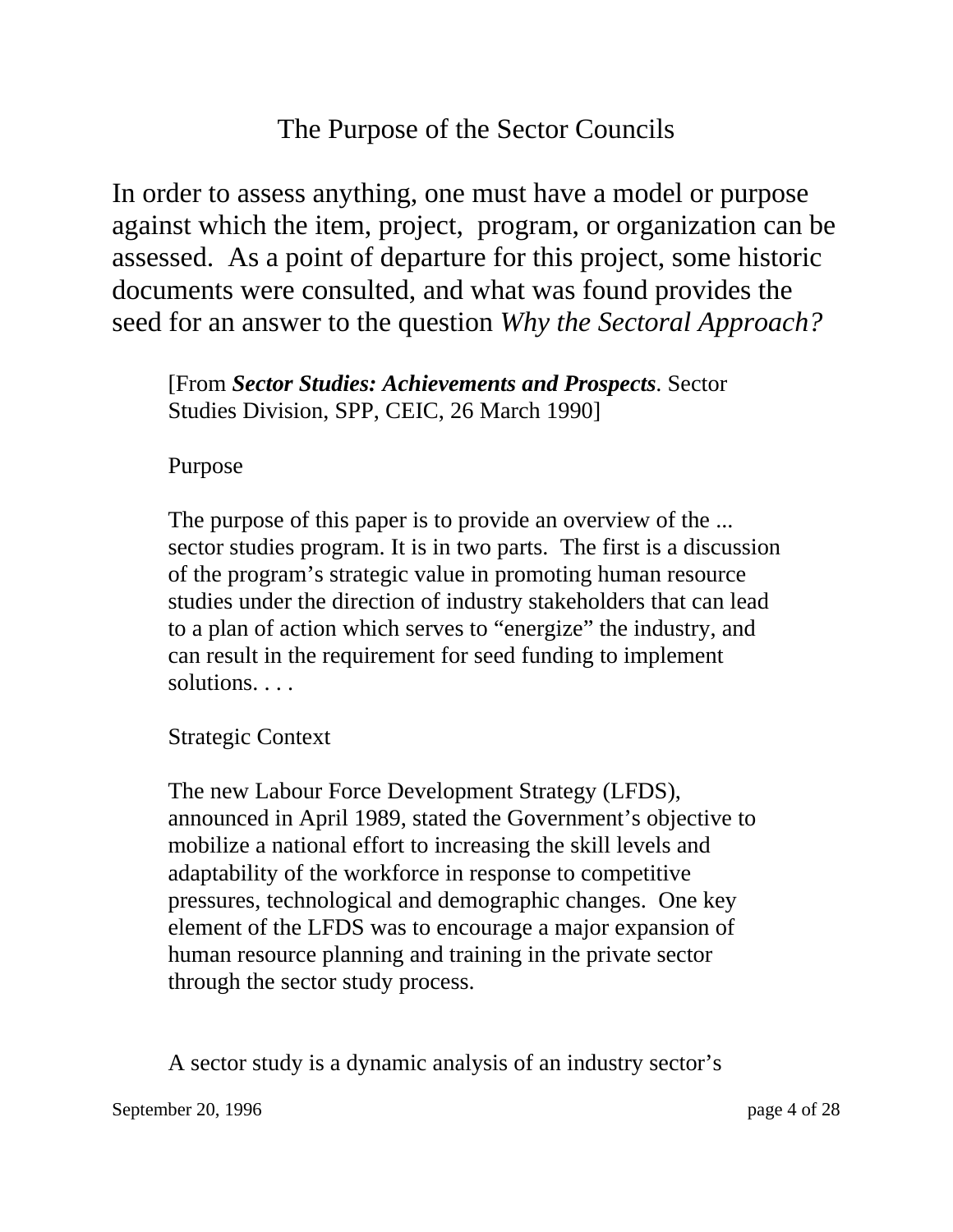human resources requirement in responding to market and technological change.

The Government is encouraged by the potential of this approach to lever private sector commitment to labour force upgrading. Sector studies led to the establishment of joint business-labour human resource councils in both the Canadian Electrical and Electronics Manufacturing Industry and the Canadian Automotive Repair and Service Industry. . . .

Through such forums, business and labour are cooperating to develop human resources as a strategic investment rather than an operational expense. Given the enormous amount of work to be done to make human resources planning and training common features of the employment culture, the most efficient place to start is with sectoral initiatives which can mobilize large numbers of firms on the basis of their similarities in product and process technologies. With a sectoral focus, there is also greater likelihood that our LFDS seed funding will be supporting training in portable skills and to recognized standards.

The future benefit in terms of sectoral training is expected to be significant. . . . As these sectoral initiatives multiply and sufficient information becomes available, a business case will be developed to show the potential net savings or benefits that are expected to accrue from the sector study process. . . .

Human resource sector studies have been undertaken by . . . EIC since 1984. . . . In large part, these have been initiated through industry request and are considered diagnostic in nature. For industry, the benefits of the sector study approach are twofold. It provides the opportunity for industry stakeholders to come together and collectively address common concerns; it also is a way to establish a cooperative, consultative process to deal with critical human resource concerns outside of the collective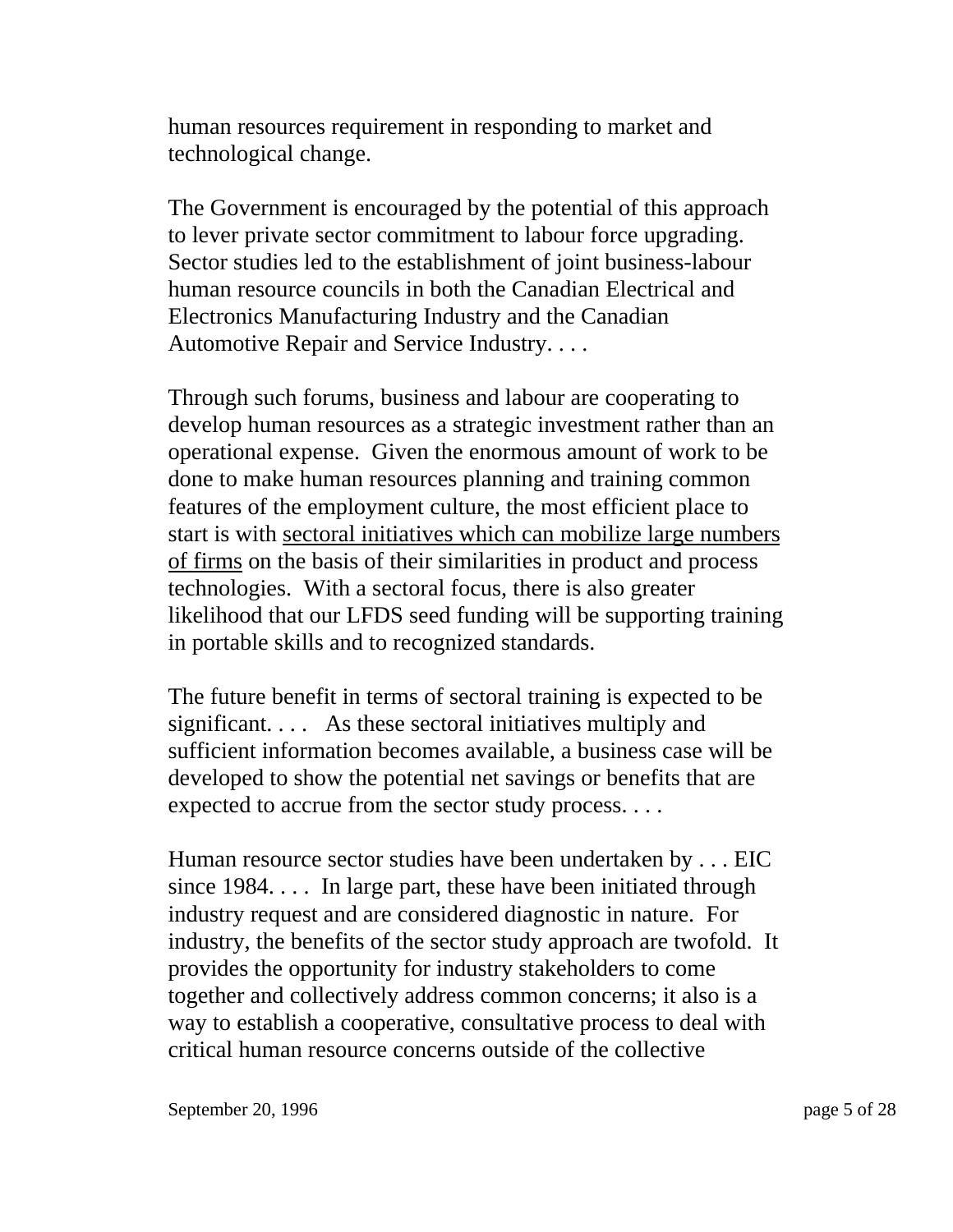bargaining environment. By bringing different interests together and orchestrating a process whereby the industry "buys in" to making changes, a great deal can be achieved through the sector study process.

The government takes the role of facilitator in creating a consensus-building environment, ensuring that a thorough, unbiased analysis of the problem is undertaken. Once the human resource problem is clearly articulated, the government provides expertise and seed-funding for a follow-up plan of action. The process allows industry to design and implement the corrective actions that makes most sense for industry. In short, the process becomes industry-driven.

This program of sector studies was expanded and funded as the Sector Partnership Initiative in 1992, but the key logic as to *why the sectoral approach* should be taken was articulated in 1989 — at least from a policy perspective.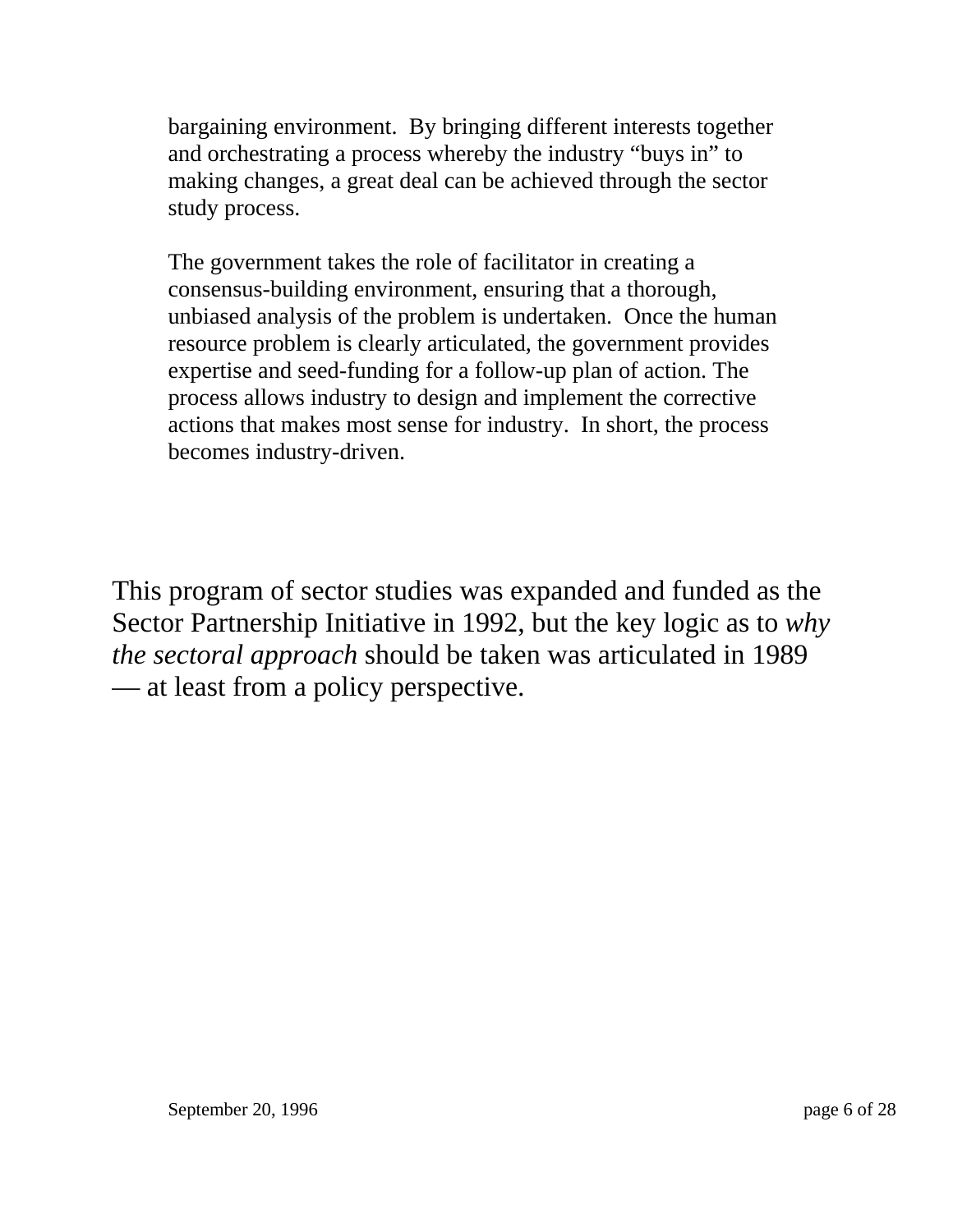What it comes down to, from a policy perspective, is that the sectoral approach provides

- 1. An industry-driven approach to addressing human resource problems of the labour force — and thus achieve more effective results than a government-driven approach could achieve
- 2. Leverage for inducing greater expenditure by the private sector on training — thus redressing Canada's poor record of private sector training.
- 3. A reduction in the ongoing reliance by both employers and employees on the Employment Insurance fund to handle workforce adjustment — by reducing layoffs through constant upgrading of existing staff — and thus a reduction in charges against the Employment Insurance account.
- 4. A reduction in problems in transition from school to work by identifying more clearly industry competency requirements — and thus a reduction in charges for unemployed youth against the Employment Insurance account.
- 5. Vehicles to improve the industrial relations culture climate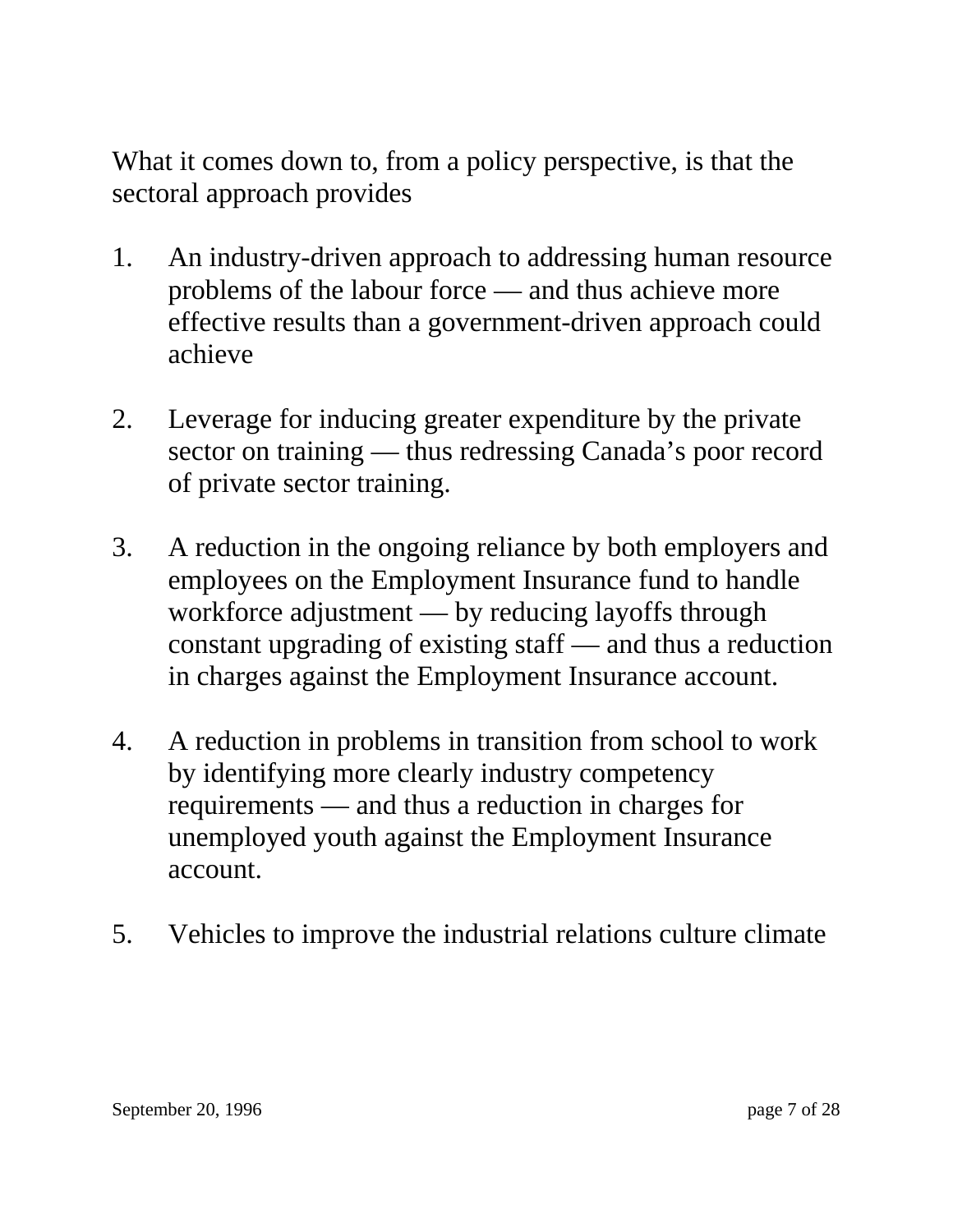However, the answer as to *why the sectoral approach* from a private sector perspective is somewhat different. Based on my interviews with the Sector Councils, they provide one or more of the following:

- 1. A forum for labour and management of a sector of the economy to address immediate operational problems threatening the viability of firms and jobs of employees which can be addressed through changes in human resource management practices
- 2. An institution the stakeholders in a sector of the economy can use to address longer term human resource issues which appear to threaten the growth or competitiveness of that sector in international markets and the jobs of those currently employed in that sector
- 3. An institution which can bring the collective wisdom of the stakeholders in a sector of the economy — including management, labour, educators, suppliers clients, and governments — to bear on the issues of that sector improving the management of the firms, and the industrial relations, in that sector.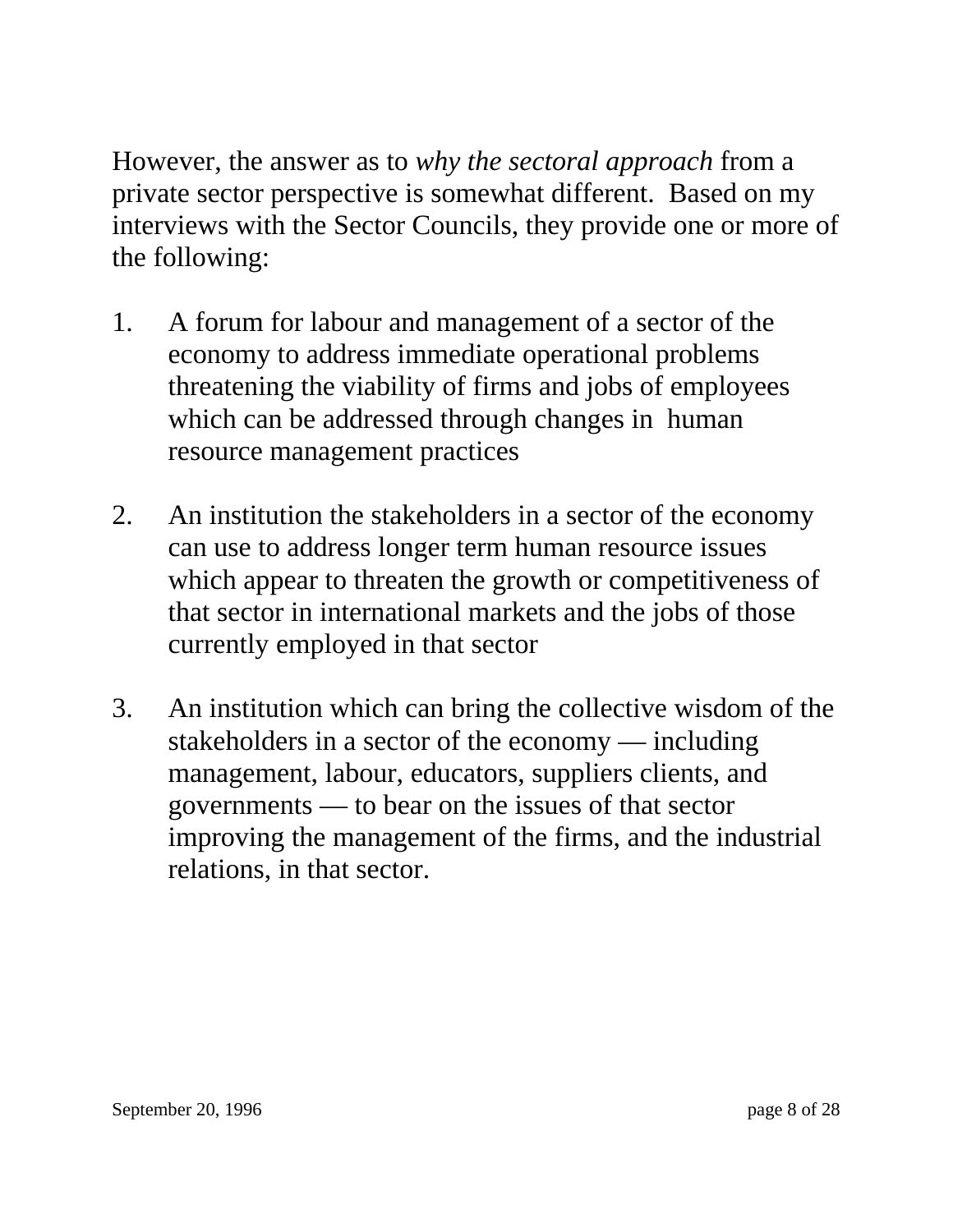## SOURCES OF COUNCILS

One of the issues which has been raised in the past is: aren't the Sector Councils supposed to be forums to bring employers and labour together? If so, how come several do not reflect this model.

The answer lies in part in the sources of the councils: the sector studies. Barry Carin provides this part of the answer in a memo of April 12, 1990 ["Expansion of Sector Studies Program" Memo of April 12, 1990 from Barry Carin, then Senior Assistant Deputy Minister, Strategic Policy and Planning, CEIC to Martha Hynna, Executive Director, Personnel Services, CEIC. p. 2]

These sector studies are initiated through industry requests and usually referred to LMOSA through our Labour Market Services (LMS), the CEIC Commissioners, other Departments such as Industry, Science and Technology, or by Ministerial discretion."

Thus if a group approaches the Department, and the composition of the group does not reflect all the stakeholders, but several of them, and the purpose for which the group seeks assistance matches the intent of the sector studies program, the study will apparently be carried out, for the purposes of the program are matched.

Once the study is carried out, then seed funding for establishment of a Sector Council can be made available if the private sector stakeholders wish to proceed. Labour may not be brought together with management, but this would appear not to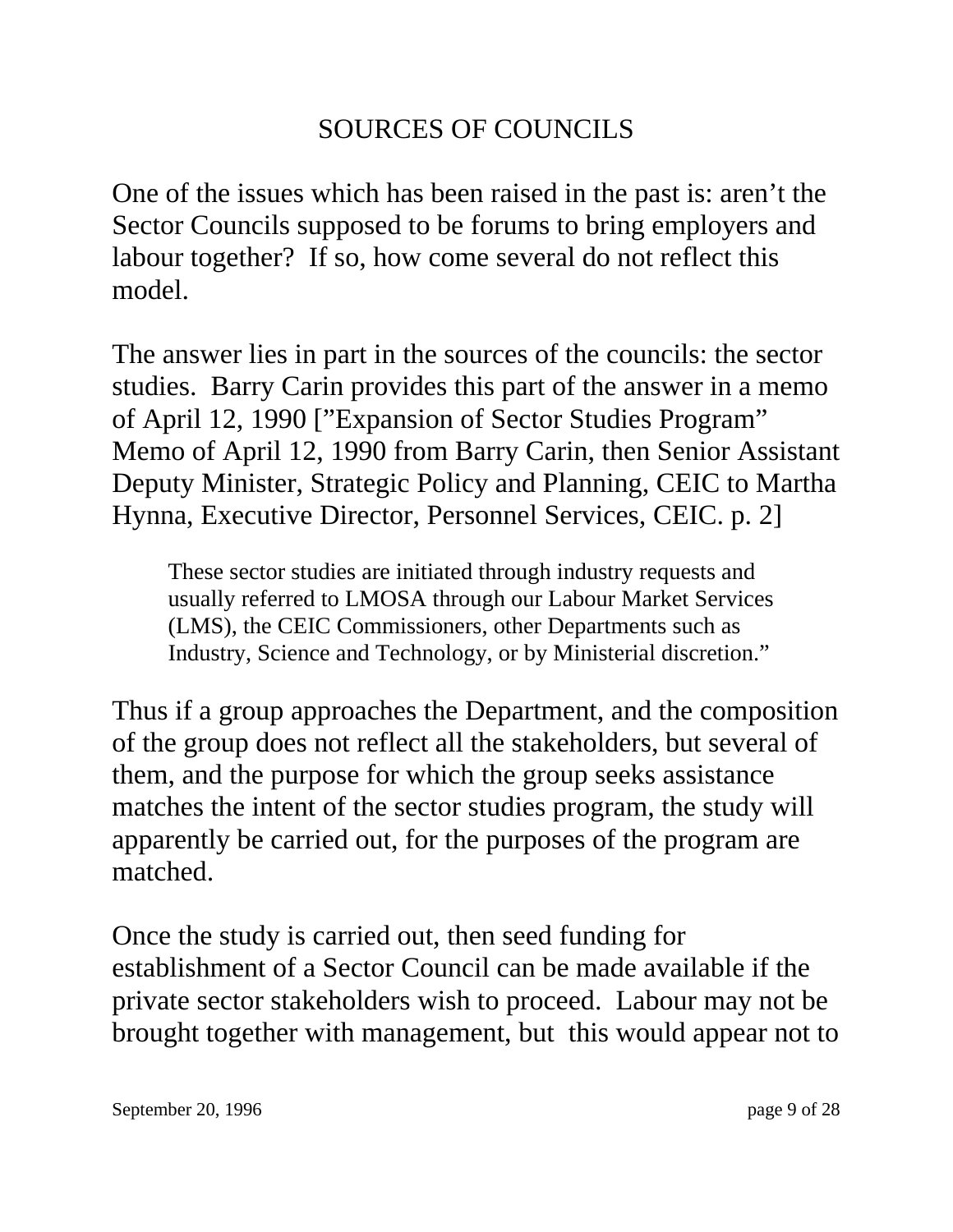preclude a sector study being done; nor would it preclude the application of an industrial adjustment service agreement to establish a council if the other objectives of the program are in fact addressed, and generally providing that workers are fairly represented on the council in some way.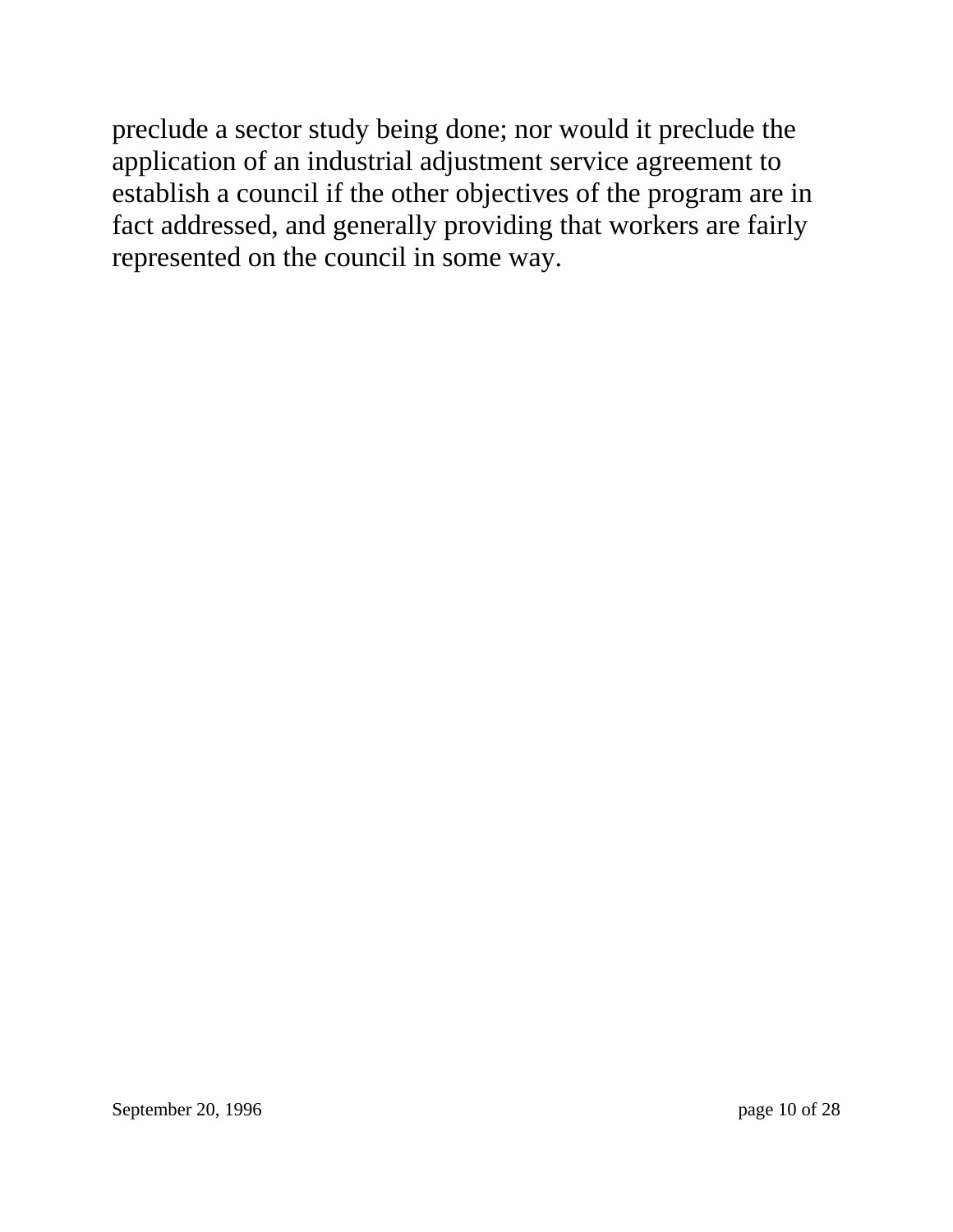The State of the Councils

- 1. Most have made progress on getting the sector stakeholders to focus on
	- A. Human Resource Management Issues
	- B. Human Resource Issues they can agree to work on together
	- C. Occupational standards, standard curricula, and training
	- D. Other Human Resource Issues

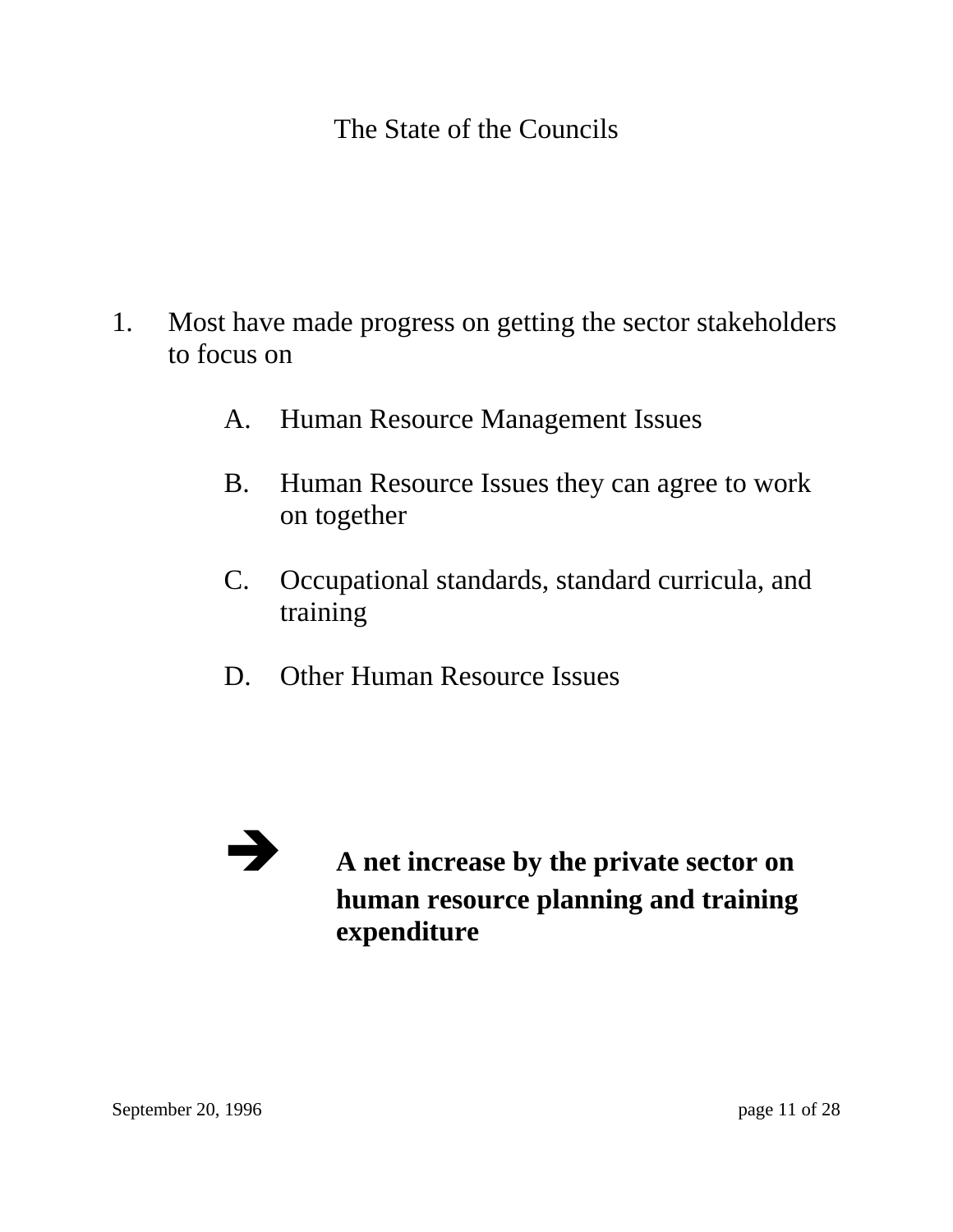- 2. All are focused on self sufficiency:
	- A. Bringing products or services to the fore to generate revenues
	- B. Searching for ways to generate revenues
	- C. Generating revenues



**Example 3** Some of the maturing Sector Councils may **have to scale down their activities once seed funding ends, but it appears most can survive**.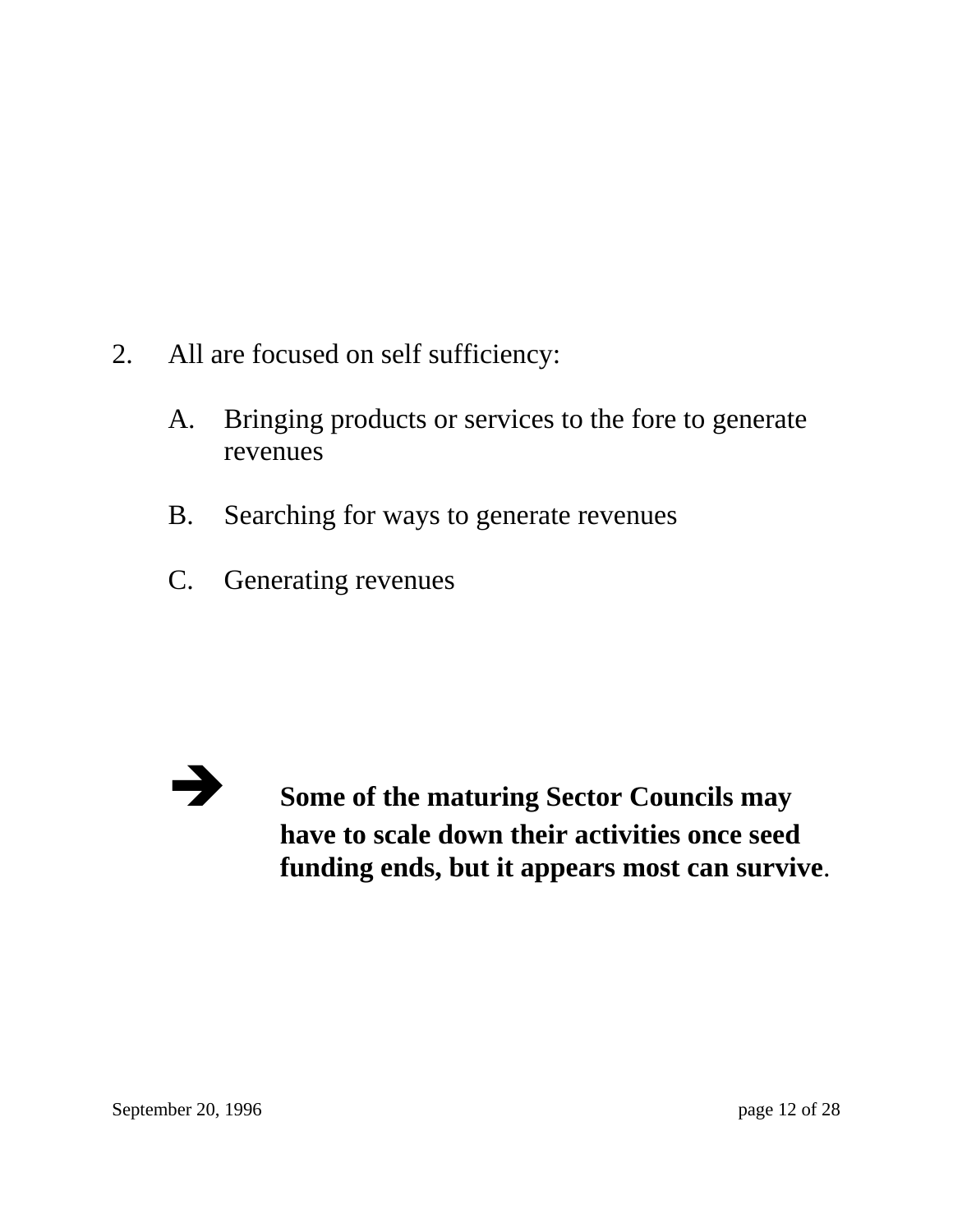- 3. All council staffs are over-taxed by the combination of demands
	- A. To provide services to their sector Board and members which do not generate revenues, such as administrative support to the Sector Council Board and members, and marketing the Council to possible members
	- B. To develop and then market products and services to the firms served by the Sector Council, and to others, on a surplus-generating basis
	- C. To provide extensive administrative detail to Human Resource Development Canada in order to generate funds (short term funding)
	- D. To cooperate with Human Resource Development Canada in areas of possible interest (longer term funding)
	- E. To respond to Ministerial initiatives



**Actions have to be taken to either increase the resources available to the Sector Councils to meet these demands, or the demands on their current resources have to be altered.**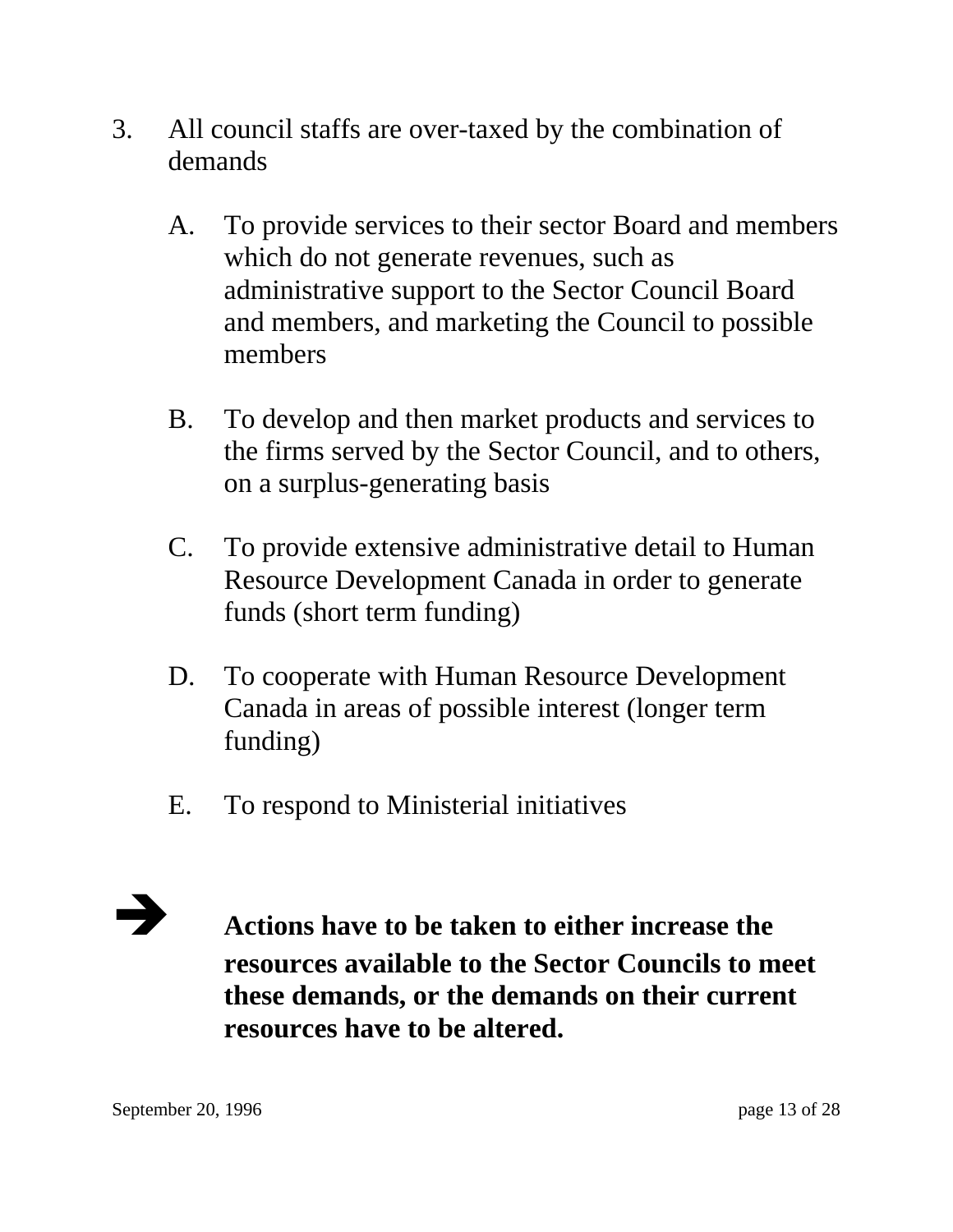- 4. Impact of C-12 is mixed:
	- A. Those operationally decentralized Sector Councils have the least problems
	- B. Those Councils relying on federal block funding for training and hence on the continuation of these funds by the provinces have the most problems
	- C. The lack of a partnership between the Sector Councils and HRDC at least as a resource in determining a strategic approach to the provinces leaves all Councils at a loss for determining the most effective approach for them to address the provinces or HRDC



Î **A key problem is that the federally funded Sector Councils, their roles, activities, and products are not well known to the provinces**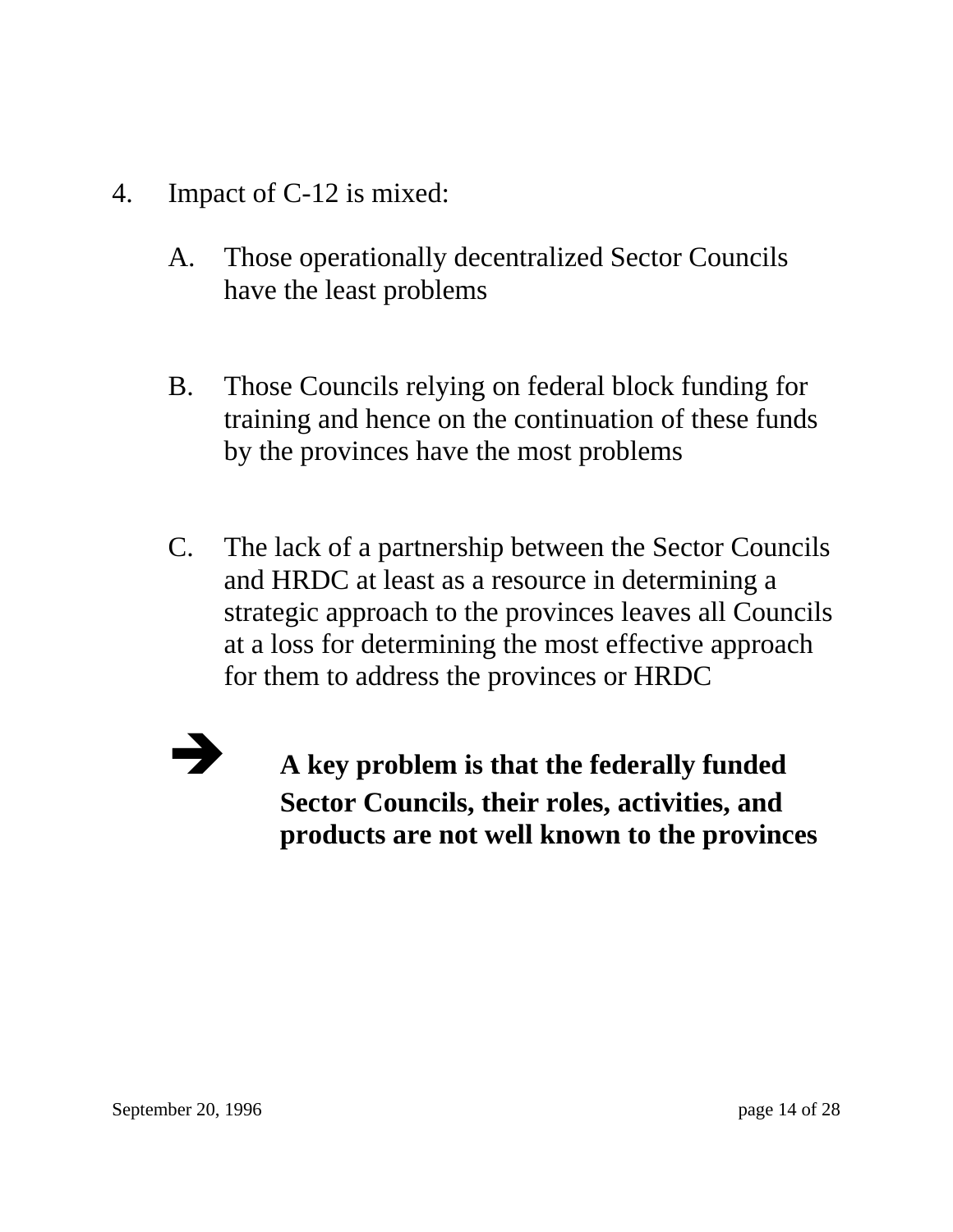## SWOT Analysis of the Sector Councils

#### **STRENGTHS**

A strong commitment from stakeholders

A desire to do something of value for their sector

A desire to be self-sufficient

Some means to become self-sufficient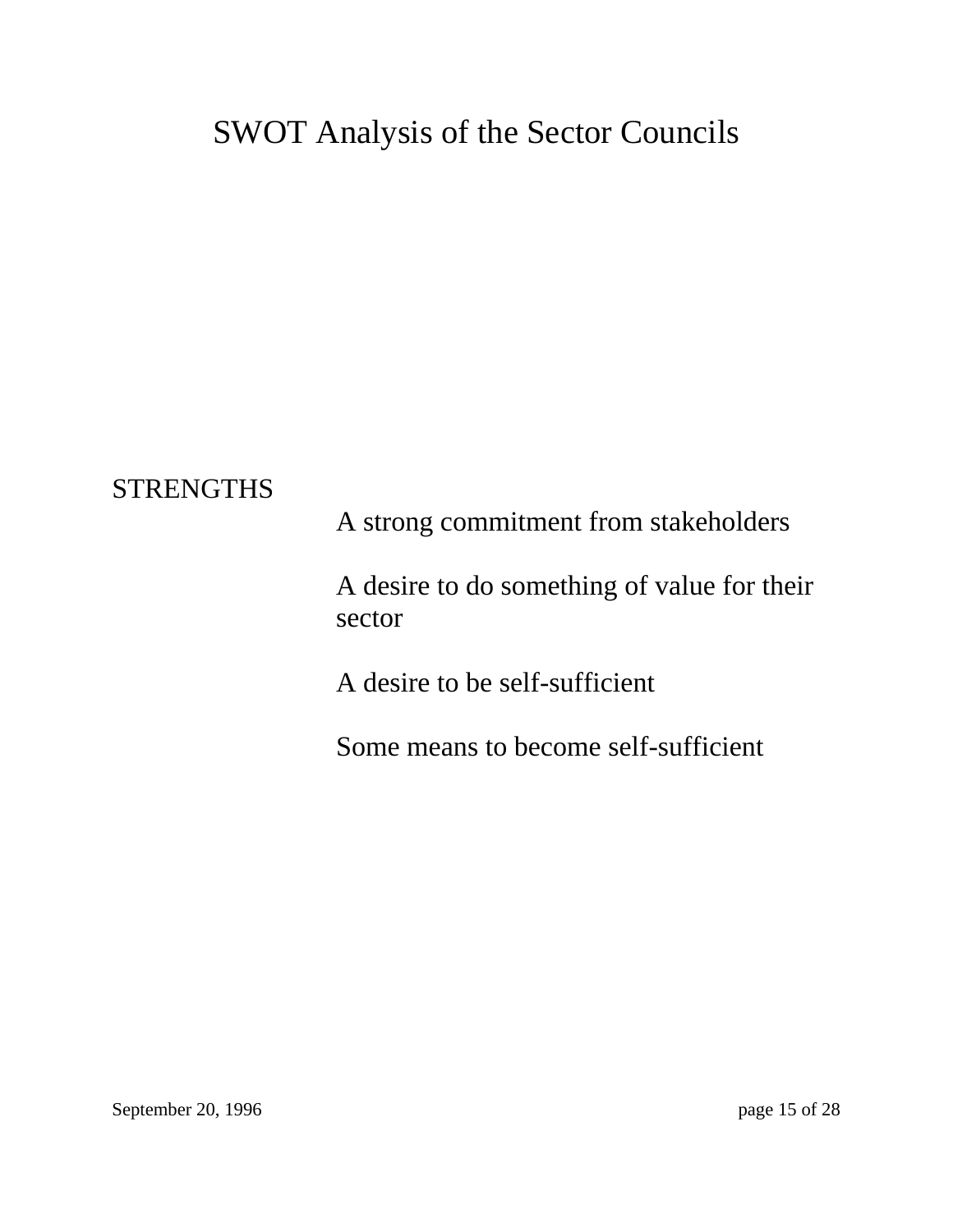#### WEAKNESSES

Not enough resources to do all that is needed or desired by all stakeholders

Lack of familiarity or ability to cope with the demands of government bureaucracy (federal or provincial)

Uneven skills/knowledge of strategic thinking, of strategic marketing, of management, or of product marketing

Cash flow from products/services may not be sufficiently high to replace seed funding when it runs out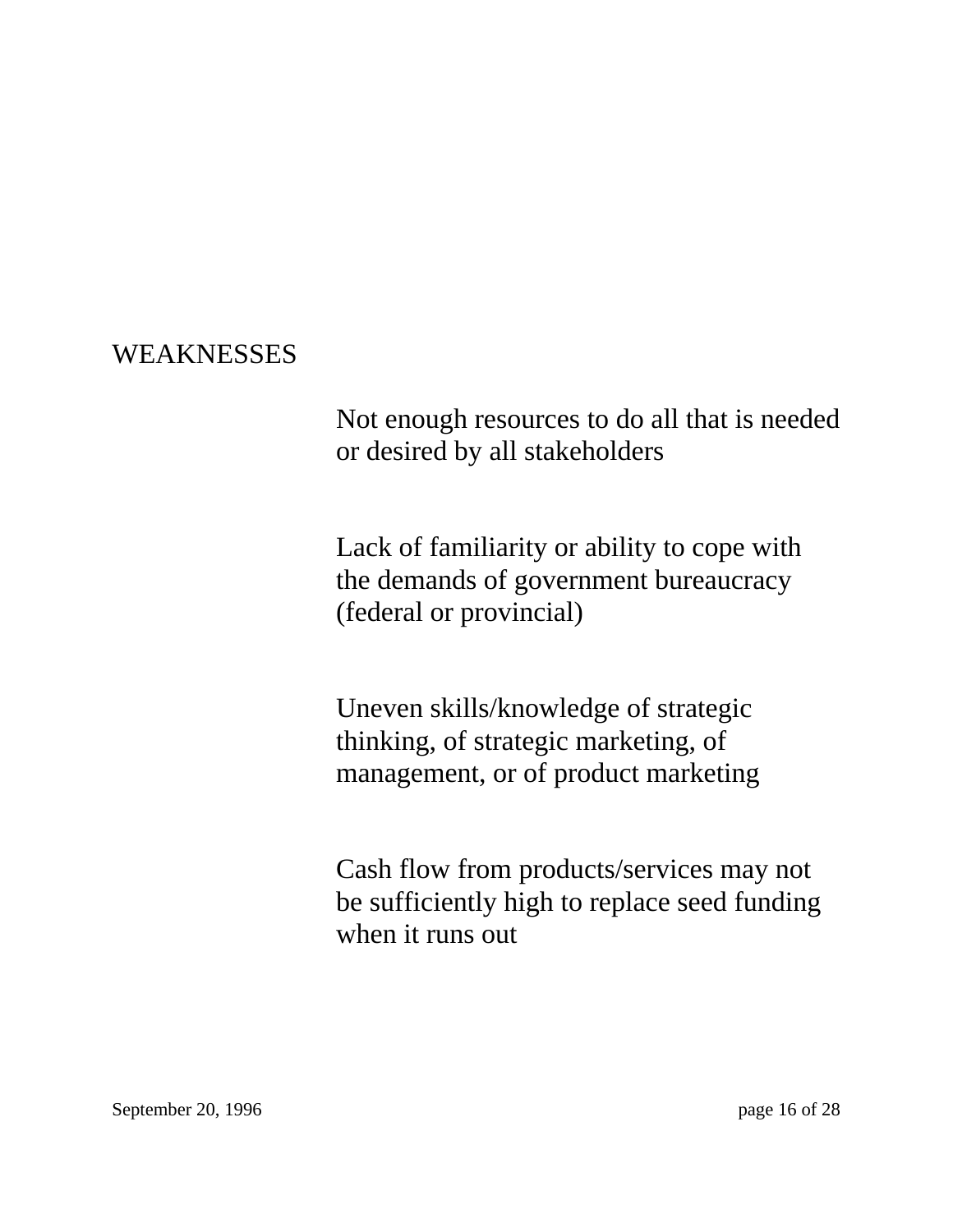### **OPPORTUNITIES**

The markets for currently available products or services have not been fully tapped

Not all products or services which could be provided have been developed or market tested

Not all sources of funds have been explored

Partnerships between the Councils and specific firms within a Sector have not been fully utilized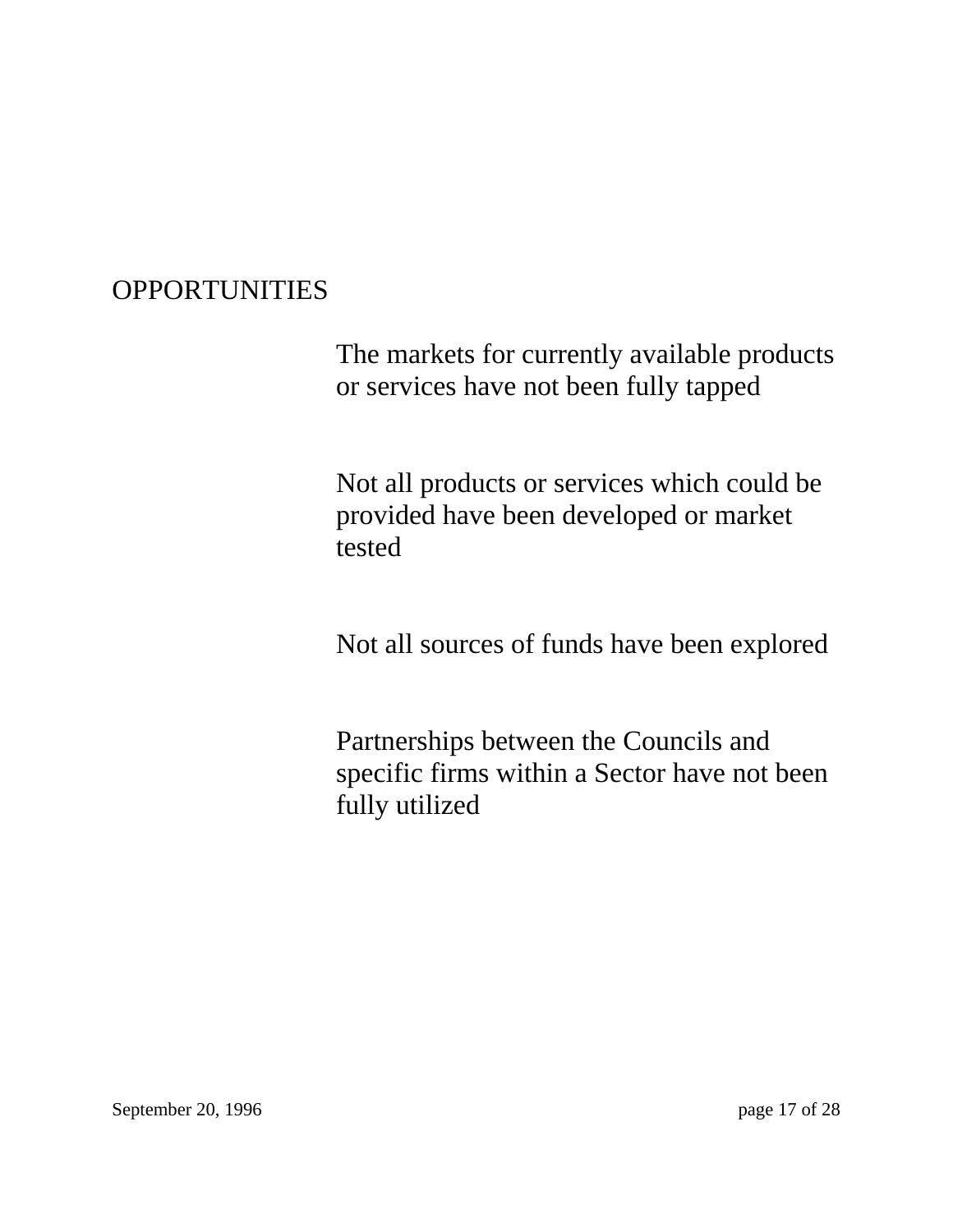#### THREATS

The fear that cash flow inadequacy at the end of seed funding may force the shutdown of potentially viable organizations

Demands — changing demands — by Human Resource Development Canada may divert human and financial resources to such an extent as to render some councils non-viable

Internal focus on self-sufficiency may preclude the provision of needed services and may undermine the raison d'être of some councils.

Basic assumptions about the time or energy it would take to convince companies which normally compete with each other to work together on human resource issues have been in error.

Basic assumptions about the readiness of, and techniques for bringing together, employers of unionized and non-unionized employees to address human resource issues have been in error.

The Sector Councils continue to be viewed as creatures of the federal government rather than private sector organizations.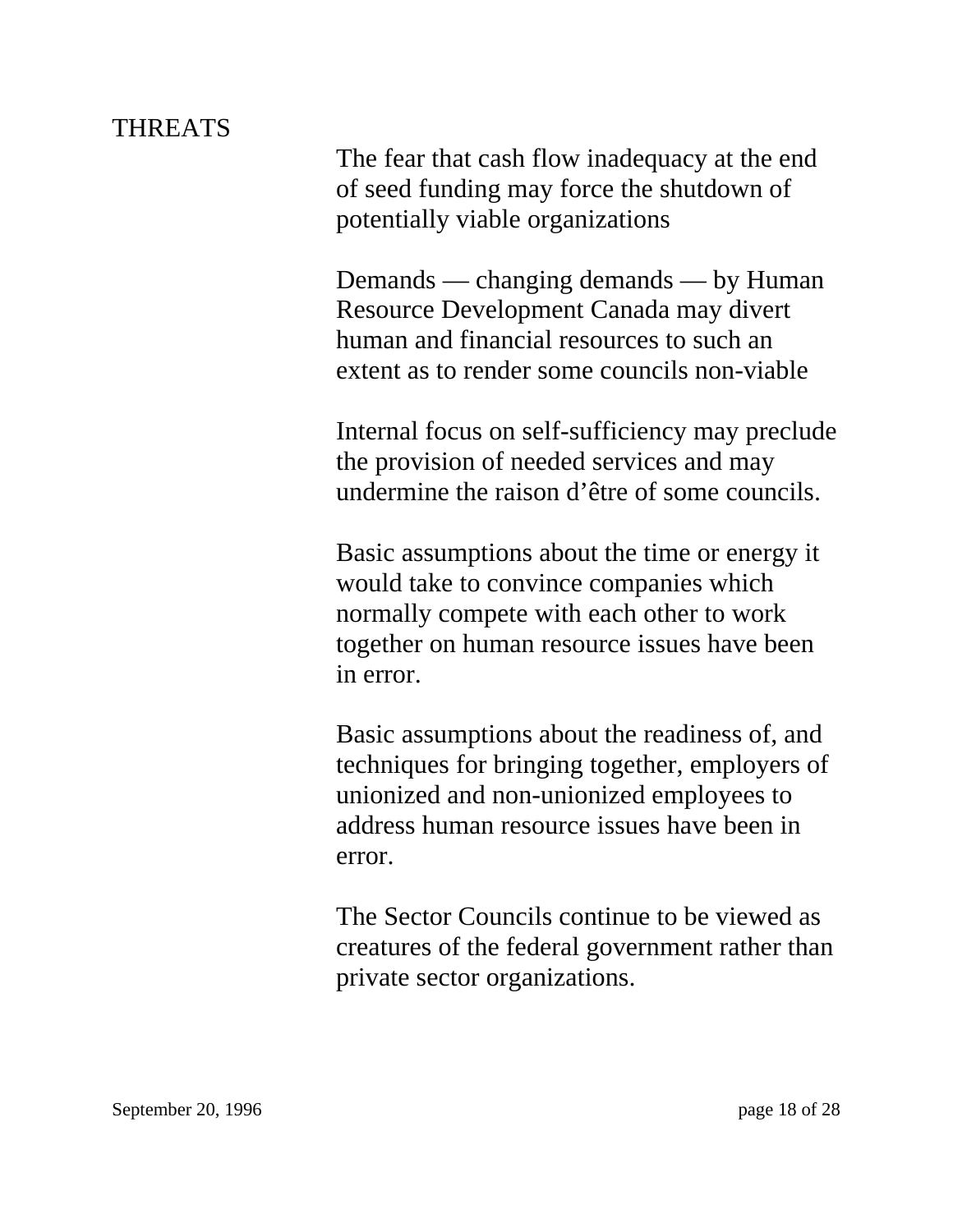## ACTIONS REQUIRED

There are a number of actions required to

- 1. change the current relationship between the councils and the federal government from one of mutual misunderstanding, to one of true partnership — of two equals coming together to apply their different skills and resources to mutually defined objectives;
- 2. eliminate the current conflict between organizations which are results driven (the Sector Councils), and organizations which are process driven (Human Resource Development Canada units) owing to the incompatibility of two different perceptions of what constitutes "results";
- 3. establish a truly cooperative relationship between the Sector Councils and Human Resource Development Canada ensuring continuing mutual advantage past the seed funding years of each council.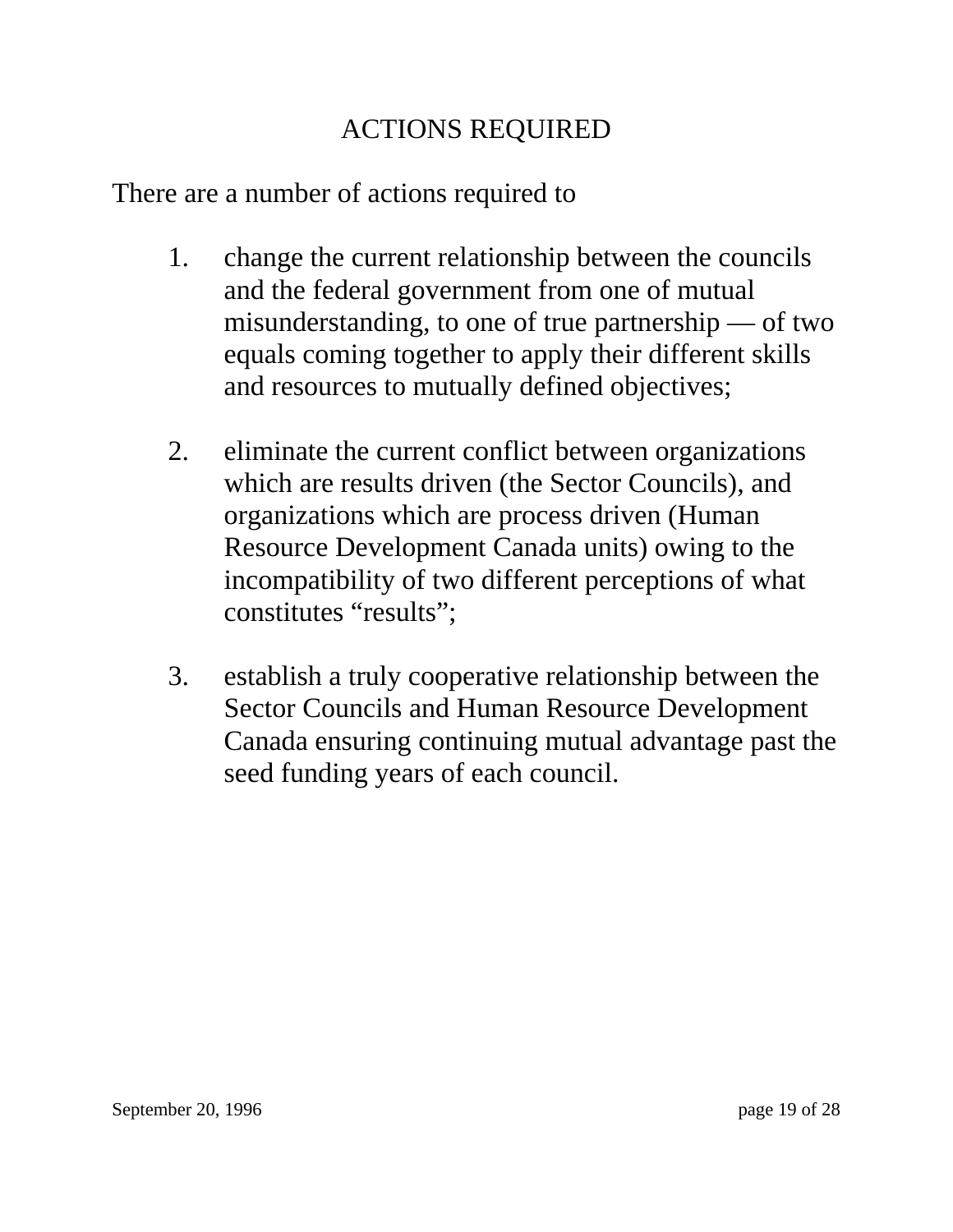#### SELF SUFFICIENCY

- Issue: Sector Councils wish to be self-sufficient, and the Sectoral Partnership Initiatives program structure requires that they be self sufficient, but self-sufficiency is not well understood by either the Councils or HRDC.
- Factors: 1. Sector Councils have effectively three functions:
	- A. Address the human resource issues of the sector for which they are responsible on an ongoing basis
	- B. Develop, market, and deliver products and services to implement human resource planning on a cost recovery basis (i.e., basic costs of development and delivery plus adequate overhead expenses to ensure continuation of the program as long as it is needed)
	- C. Carry out an advocacy role within the sector and with the various levels of government, provide advice to stakeholders within the sector and to all levels of government.
		- Î **Self sufficiency seems to mean only covering the second of these roles, but all roles must be funded if the Sector Council is to be truly effective in changing the culture in the private sector regarding training/human resource development.**
	- 2. International management and finance literature,

September 20, 1996 page 20 of 28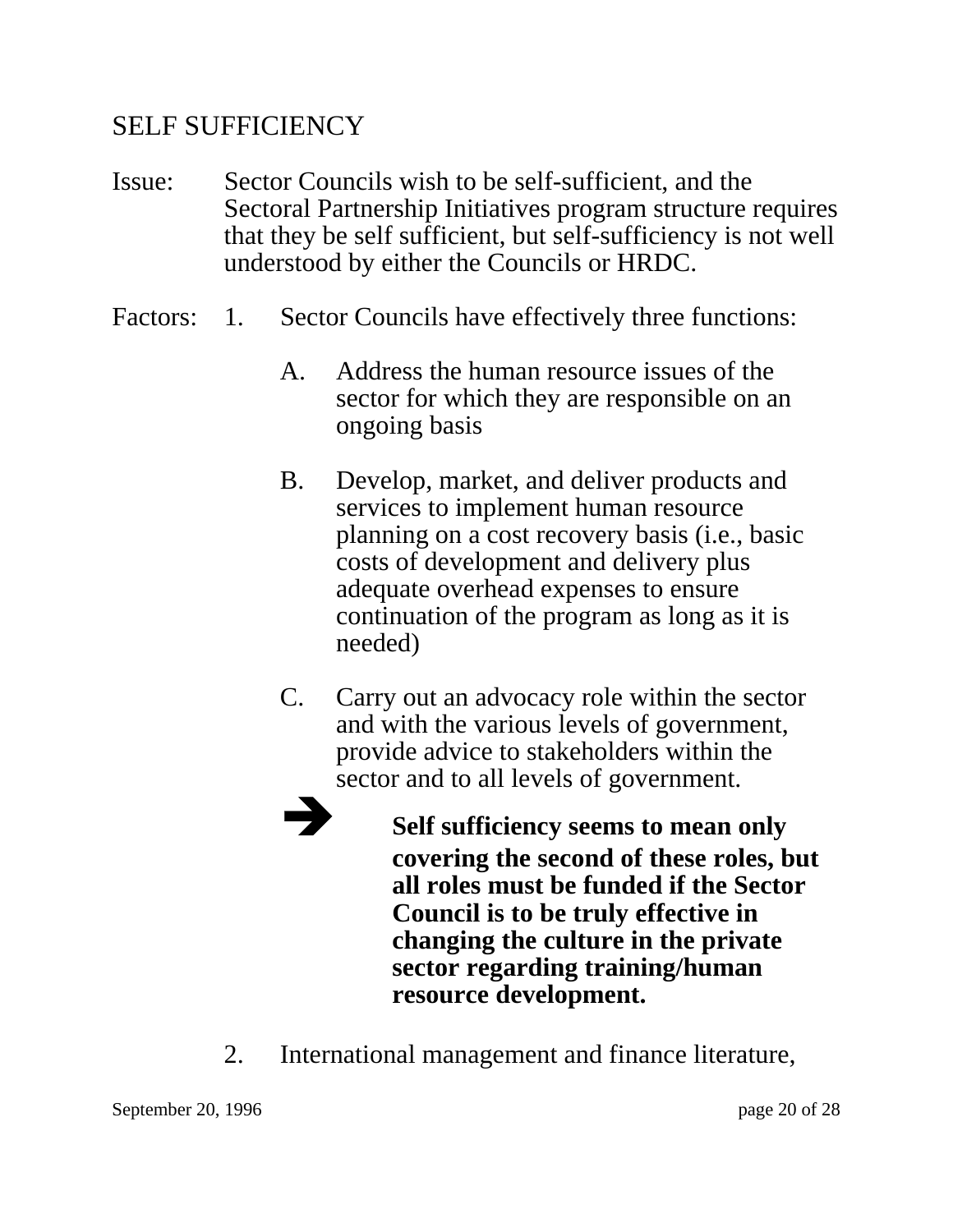from academia, and from business practitioners, on the starting up of a small business indicates that the entrepreneur should have sufficient capital to fund *at least* the first three years of operation and generally five years.

Based on this literature the current approach of the Sectoral Partnership Initiatives program to provide three years of seed funding on a sliding scale, would indicate inadequate start-up funds are provided to the Sector Councils. Based on the experience of maturing councils to date, the evidence supports the literature, not the funding policy of the Program. It would appear that up to five years' funding should be available for any Sector Council.

3. Sector Councils are provided seed funding to achieve the objectives of their business plans. No funding is provided to support the provision of advice to governments, to carry out advocacy activities, or to participate in cooperative efforts to improve federal policies or programs, either during the seed funding period or after.

> Since it is in the interest of the federal government that the advice of field practitioners be used in the development of labour market policy and programs, it is proposed that the Sector Councils be provided with separate funding (either a per-diem or a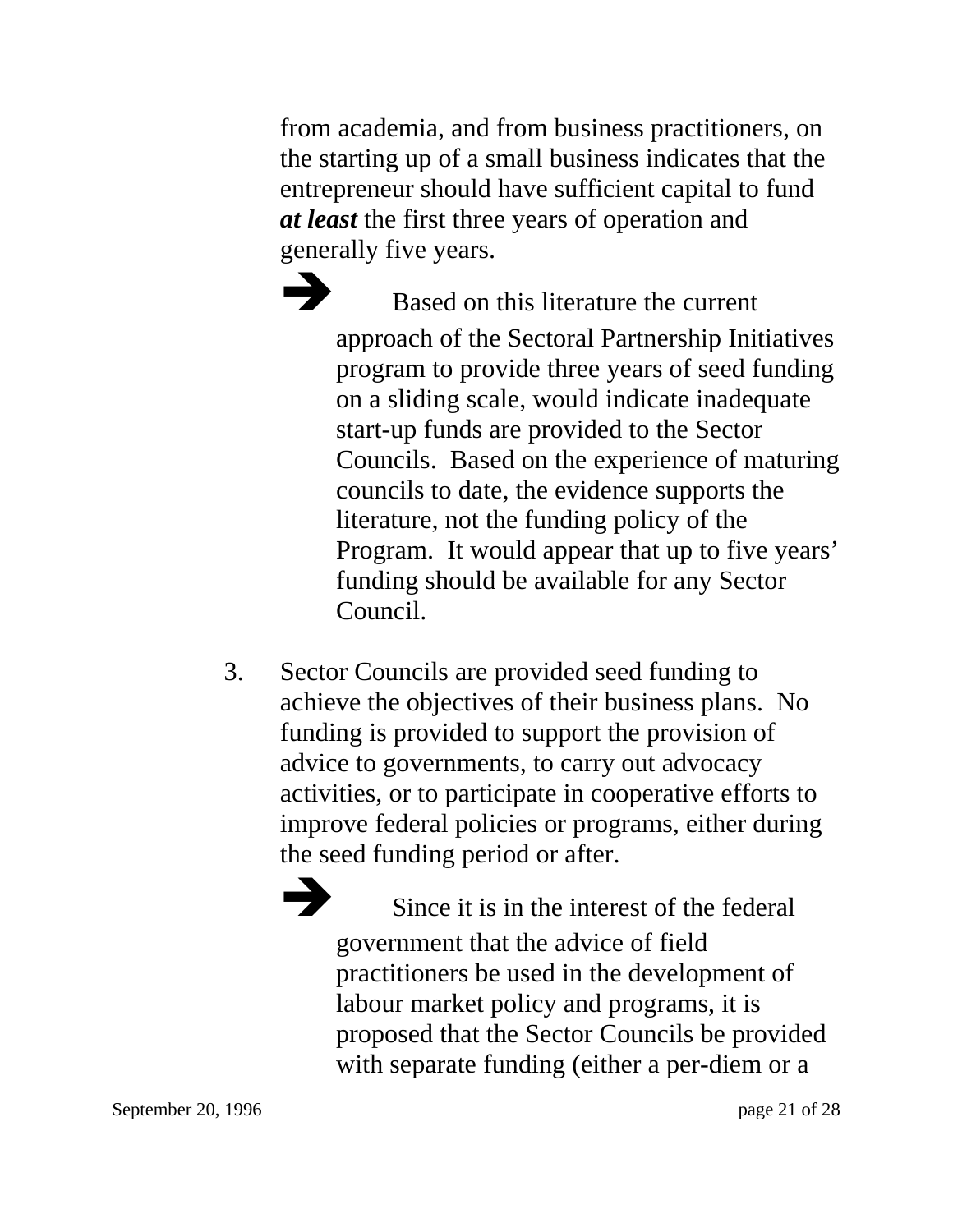flat fee to be negotiated) to pay for these services. This will help cover unfunded costs of operation of the Sector Councils, and will impose a budgetary discipline on Human Resource Development Canada officers in seeking Sector Council input.

4. Sector Councils deliver programs on behalf of Human Resource Development Canada, currently on a strict cost recovery basis. This leads to a degree of administrative detail which is costly to the Councils and serves little if any purpose.

Human Resource Development Canada should amend its rules, or its approach to funding to permit the Sector Councils to charge either a flat administrative fee (a percentage of the fund to be administered, or a fixed minimum amount), or a combination of administrative fee and expenses. Such an arrangement would be mutually beneficial to the Department and to currently developing Sector Councils, and fully self-funded Councils in the future.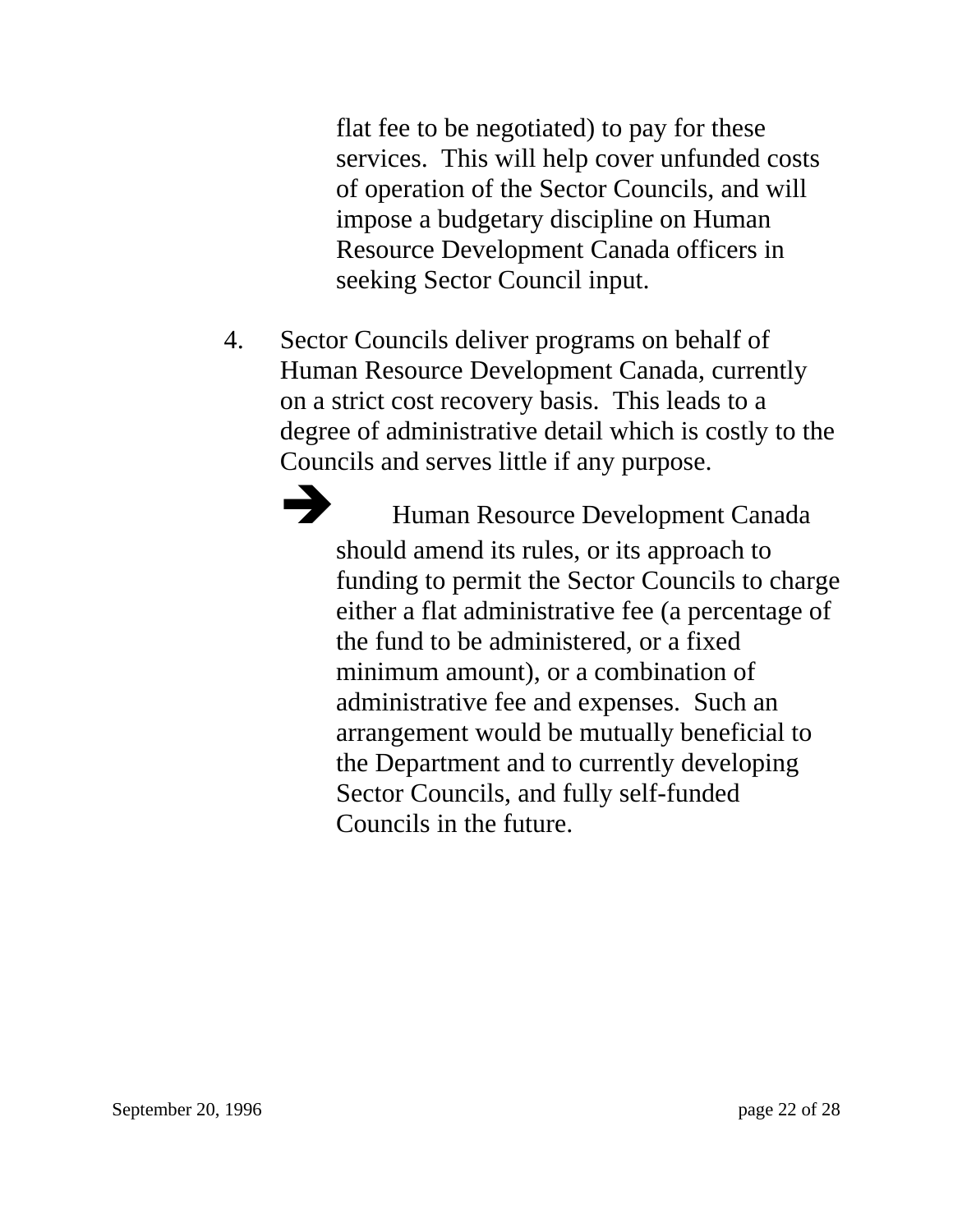5. Funding of Sector Councils should bear some relationship to the contribution of the members of each council's constituency to the Employment Insurance fund since funding for the Councils, seed or otherwise, since July 1, 1996, comes from the Employment Insurance fund.

> Since reducing the charges against the Employment Insurance fund is one of the desired objectives of having the Sector Councils, it could be useful to know the following.

- A. How much a sector contributes to the Employment Insurance account; this would permit knowing how much the funds allocated to a Sector Council represents in terms of the contributions of that sector to the Employment Insurance fund. It could also be a good measure for determining how much funding to a Sector Council is reasonable, or as to whether a sector is sufficiently large to warrant the creation of a Sector Council.
- B. How much a sector draws against the Employment Insurance account. Changes in charges could provide one measure of the effectiveness of the work of the Sectoral Council assuming mutually acceptable methodology could be arrived at.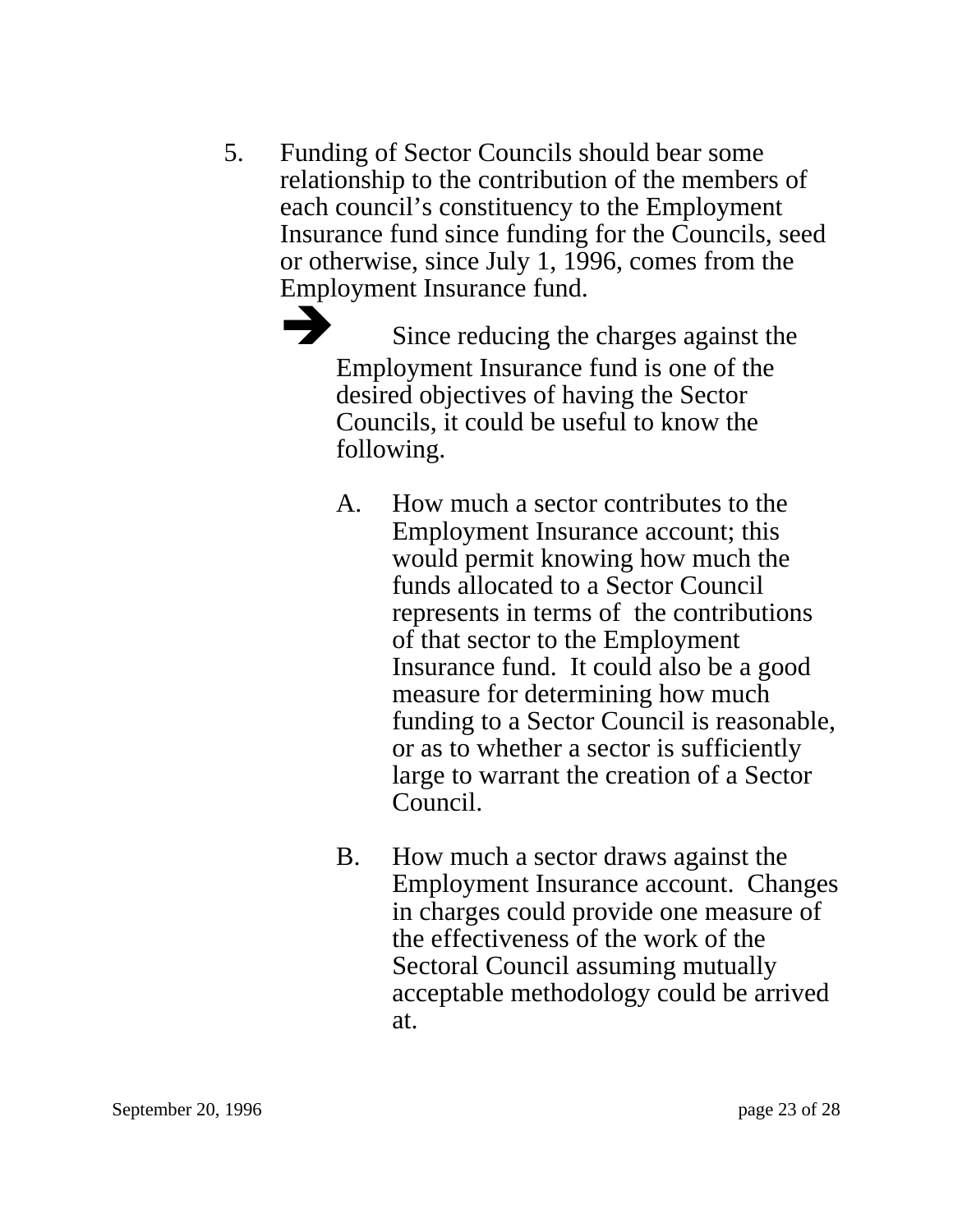#### COMMUNICATIONS

- Issue: A communications program in relations to the sector councils must create a context for the successful evolution of the sectoral approach and of the sector councils. To do this the program must be:
	- A. Strategically focused
	- B. Designed for maximum tactical advantage
	- C. Engage all partners in the federal sectoral approach
		- $\Rightarrow$  the Sector Councils
		- $\Rightarrow$  Sector Council members/constituency
		- $\Rightarrow$  the Sector Council Steering Committee
		- $\Rightarrow$  Human Resource Development Canada
		- $\Rightarrow$  PCO/PMO and all other federal departments
	- D. Be better funded

The current practice of letting the Sector Councils alone underwrite the communications program is too narrowly focused, places an unfair burden on the Councils, and sets up the sectoral partnership program for under performance, if not for failure. A redefinition of roles and responsibilities is required.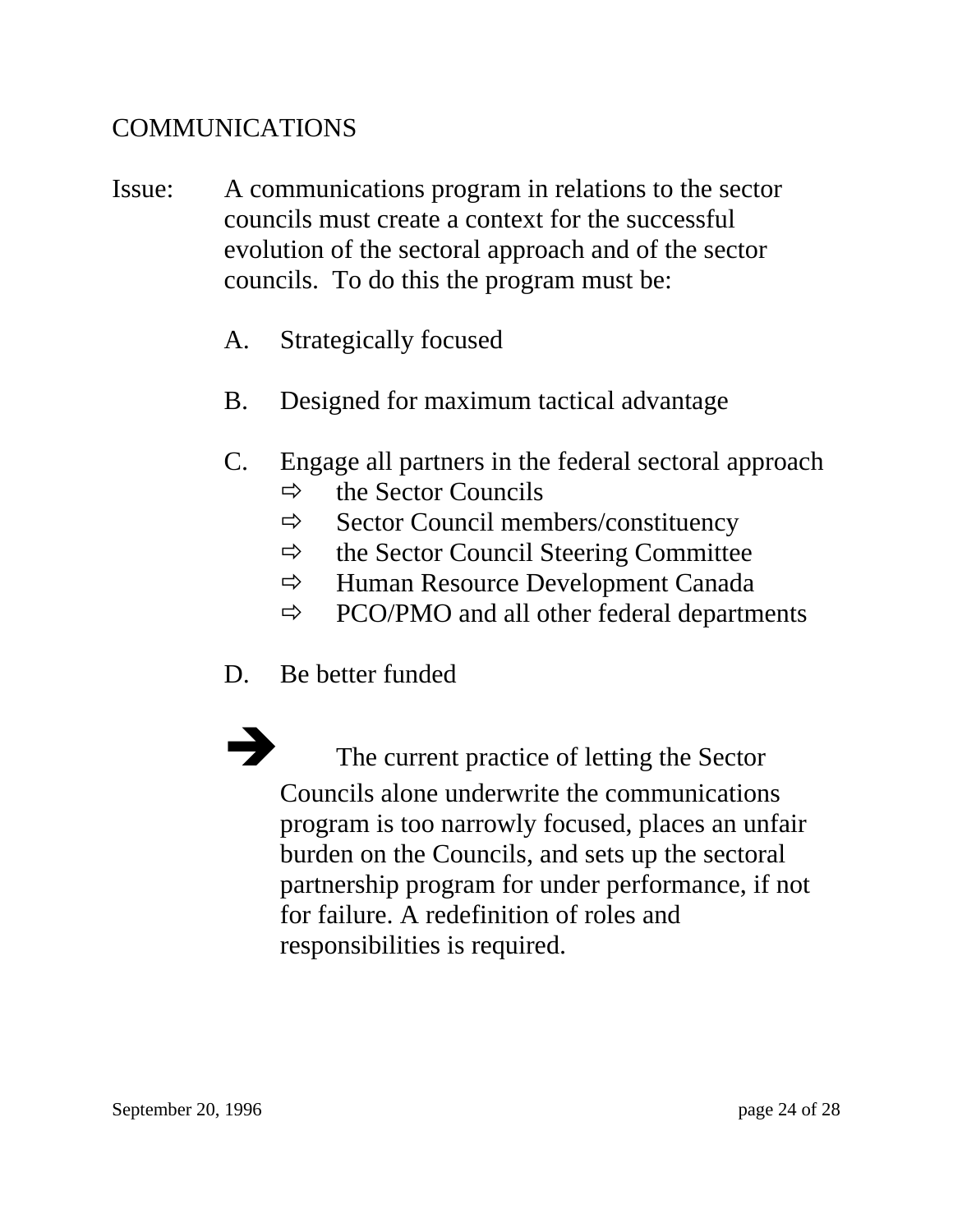### ROLES FOR A SECTORAL COMMUNICATIONS PROGRAM

Human Resource Development Canada (HRDC)

- 1 Develop a WEB site which describes/promotes the Sector Partnership Initiative and the Sector Councils[in consultation with the Sector Councils]
- 2 Promotes Sector Councils throughout HRDC
- 3 Promotes the Sector Councils throughout the Federal Government
- 4 Promotes the Sector Councils with the Provincial Governments
- 5 Promotes the Sectoral Approach nationally i.e. across Canada
- 6 Redesigns its approach to working with the Sector Councils from one of short term support, to one of long term partnership through achieving synergy in objectives and results measurement.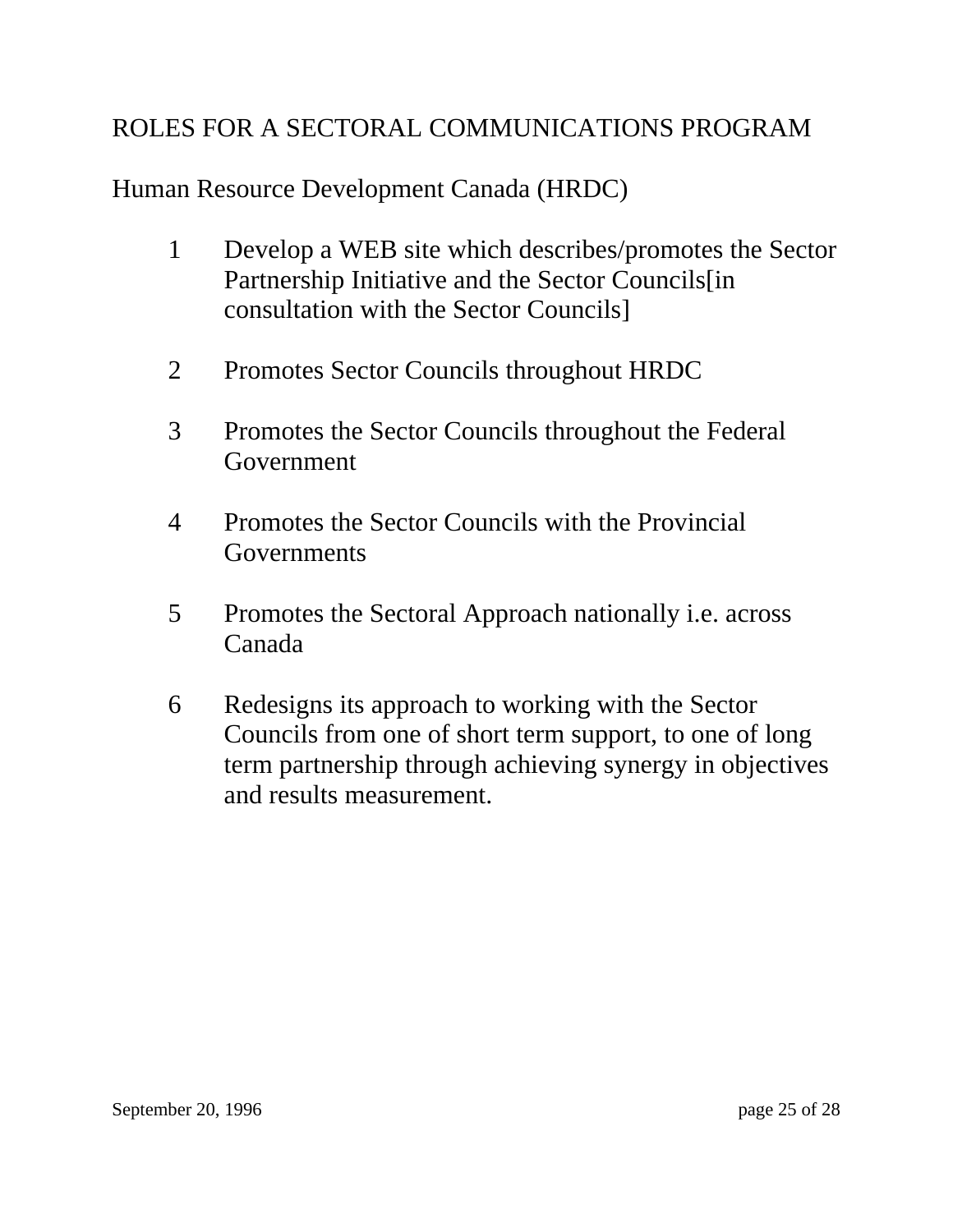Sector Councils' Steering Committee/Secretariat

- 1 Develop a WEB site [in cooperation with HRDC] to provide
	- A history of the Councils,
	- B hot-link to all Councils & their products and services
	- C hot-link to related data bases
	- D news/developments page for councils to post their news
	- E a bulletin board/chat page open to councils only to pose questions, get answers
- 2 Provide services to all councils where common services make sense to the councils
- 3 Provide a central clearing house for information
- 4 Provide management consulting services to the Sector Councils , such as
	- A strategic planning facilitation,
	- B staffing assistance,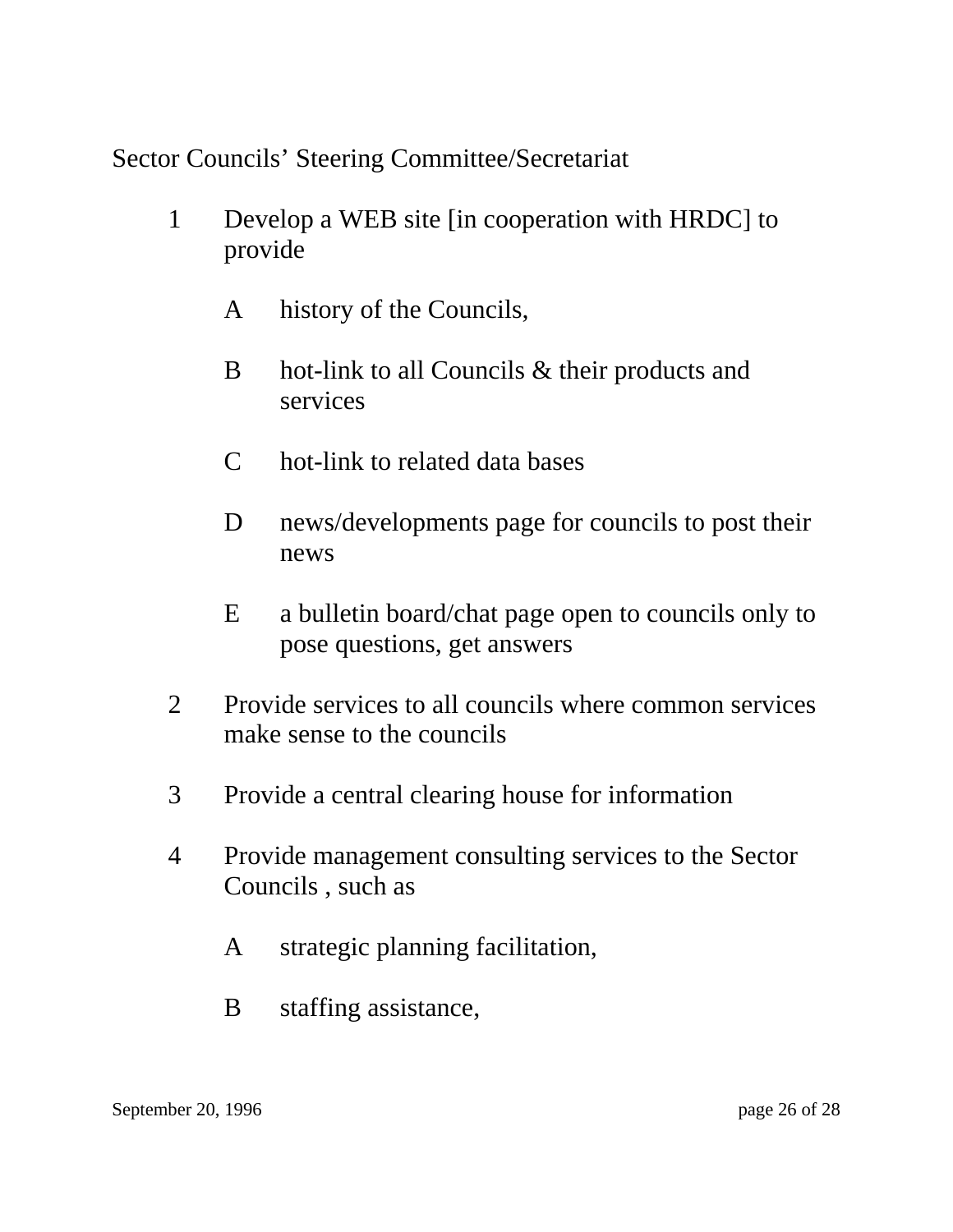- C organization design and development,
- D communications/marketing planning facilitation assistance.
- 5 Provide efficient means for communications such as
	- A hosting monthly meetings for the Councils to exchange ideas or to achieve other objectives format to be worked out with the Councils
	- B developing seminars and workshops to address specific needs of the councils
	- C developing/promoting national and regional press coverage of Sector Council activities
- 6 Facilitate the development of new markets for Sector Council products
- 7 Facilitate improved relations of the Sector Councils with the Provincial Governments